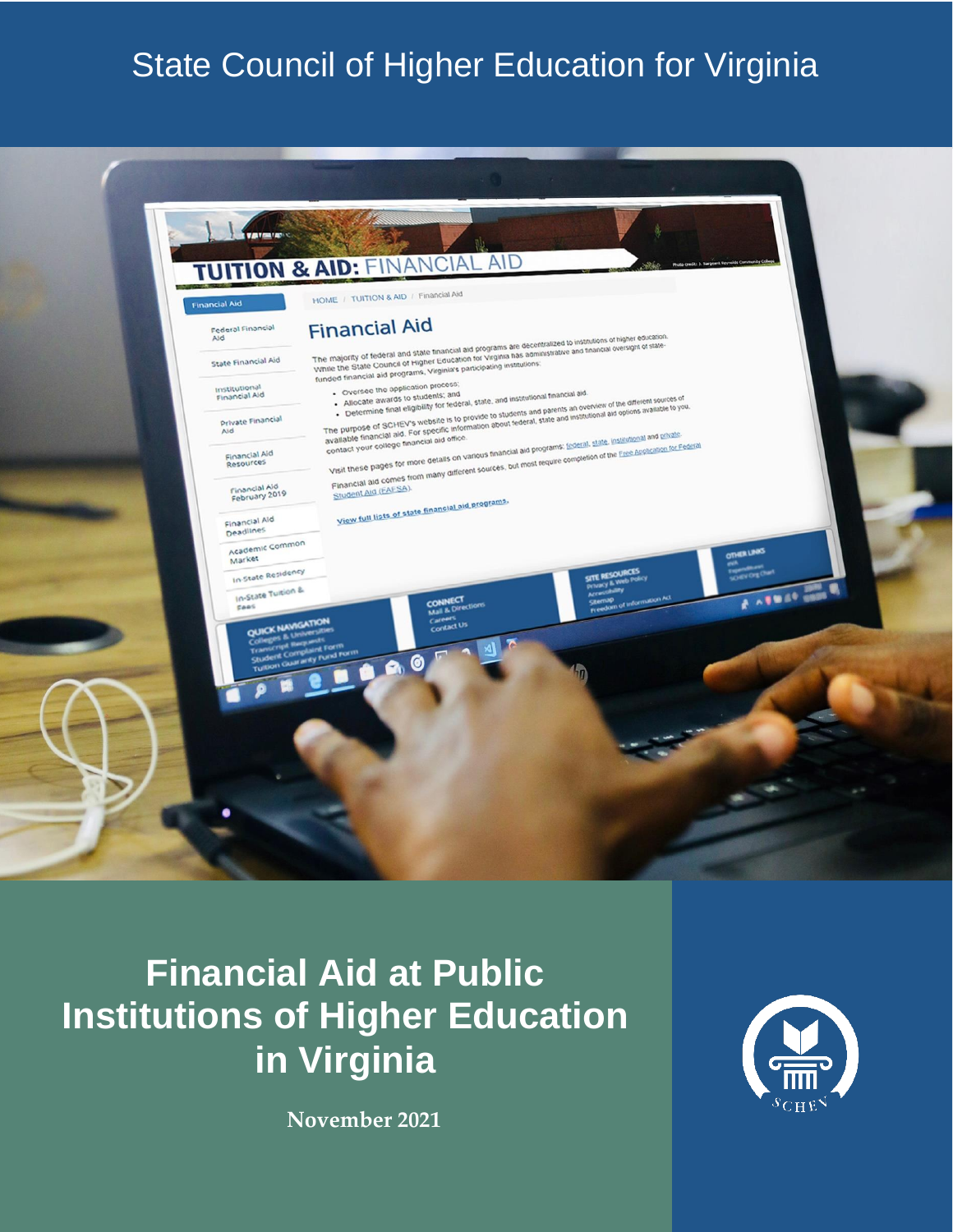## **Table of Contents**

| National Association of State Student Grant and Aid Programs (NASSGAP) 23 |
|---------------------------------------------------------------------------|
|                                                                           |
|                                                                           |
|                                                                           |
|                                                                           |
|                                                                           |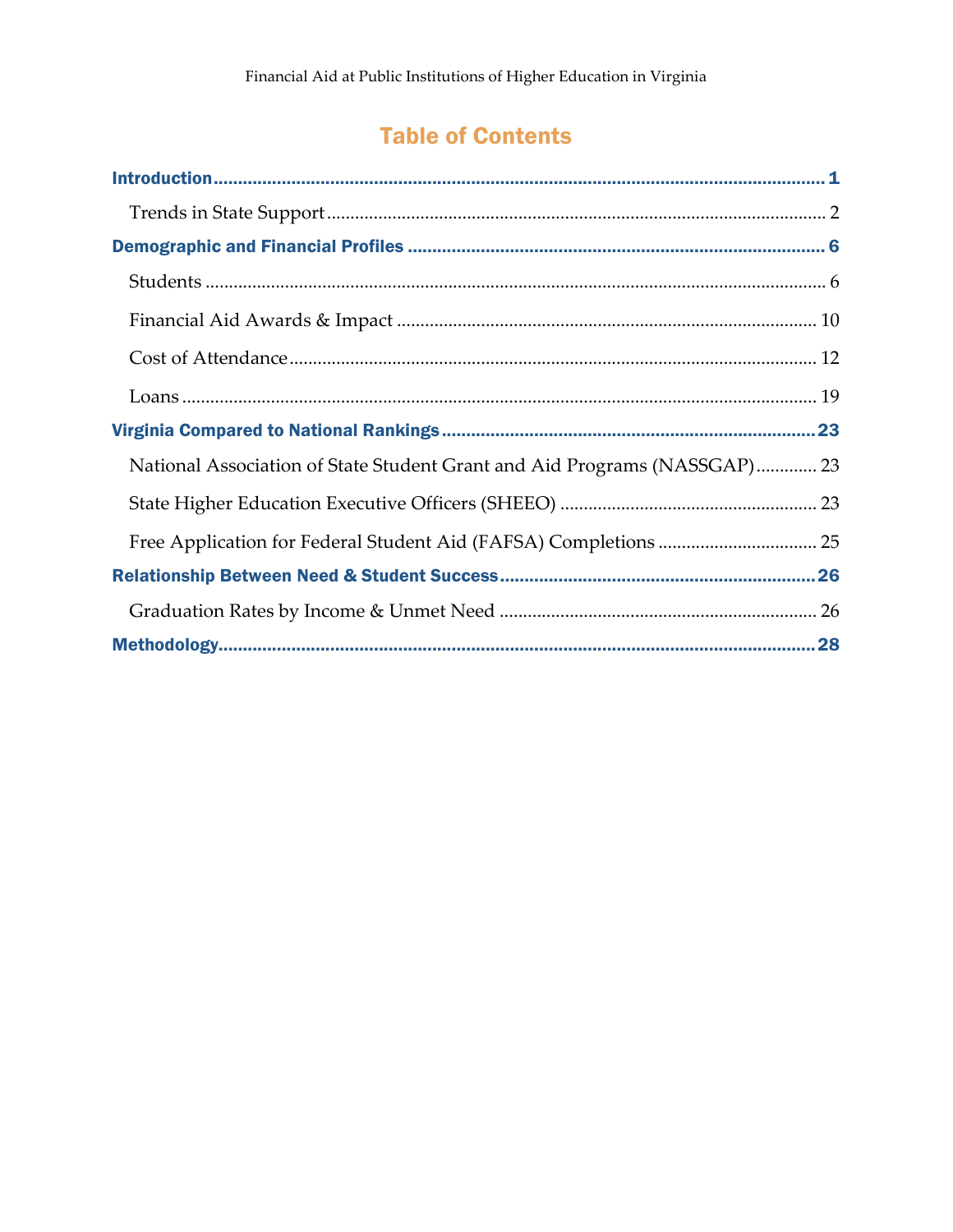## <span id="page-2-0"></span>INTRODUCTION

For decades, SCHEV has collected data about students' paths through college, including how they finance their education. We use those data to better understand Virginia's system of higher education, informing decisions faced by policymakers and institutional leaders. On the [research.schev.edu](https://research.schev.edu/) website, SCHEV publishes dozens of interactive dashboards related to financial aid. The purpose of this report is to take data SCHEV already collects and synthesize and organize it into one document, while also providing context and guidance. The methodology and data sources for this report are explored further in the Methodology section at the end.

This report does not try to define affordability or make specific recommendations for how to achieve affordability for more students. Affordability is somewhat subjective: What may seem affordable to one family may not be to another. Defining affordability is difficult and complex as there are many variables in both costs and ways to pay. As will be explained in this report, many of the measures that might be considered for measuring affordability are not precise or consistent across student populations or institutions. We can however determine if Virginia's colleges and universities are becoming more affordable or less affordable overall or for various student demographics. Virginia's new strategic plan for higher education, *Pathways to Opportunity*, designates affordability (lowering costs to students) as one of its three goals.

Much of the analysis in this report starts with the prices charged by the institutions, but these input costs vary: Students and families have choices in institutions that charge different tuition and fees. Even at the same institution, students have choices in their indirect costs, such as whether to have a roommate if living off campus. Students also can choose lower cost pathways, such as enlisting in the military and receiving veteran's benefits or starting their postsecondary education at a community college. Some employers offer tuition reimbursement as a part of their employee compensation packages.

Once the final cost is established, families have many options to meet it. When financially feasible, families can start saving with a tax-preferred Virginia 529 Savings Plan as soon as a child has a Social Security number. Many students take on part-time or even full-time jobs to help pay for college. For low-income students, the federal Pell Grant can contribute up to \$6,495 per year. Virginia alone has dozens of financial aid programs managed and funded by the state. College and universities also contribute a growing level of aid to attract and retain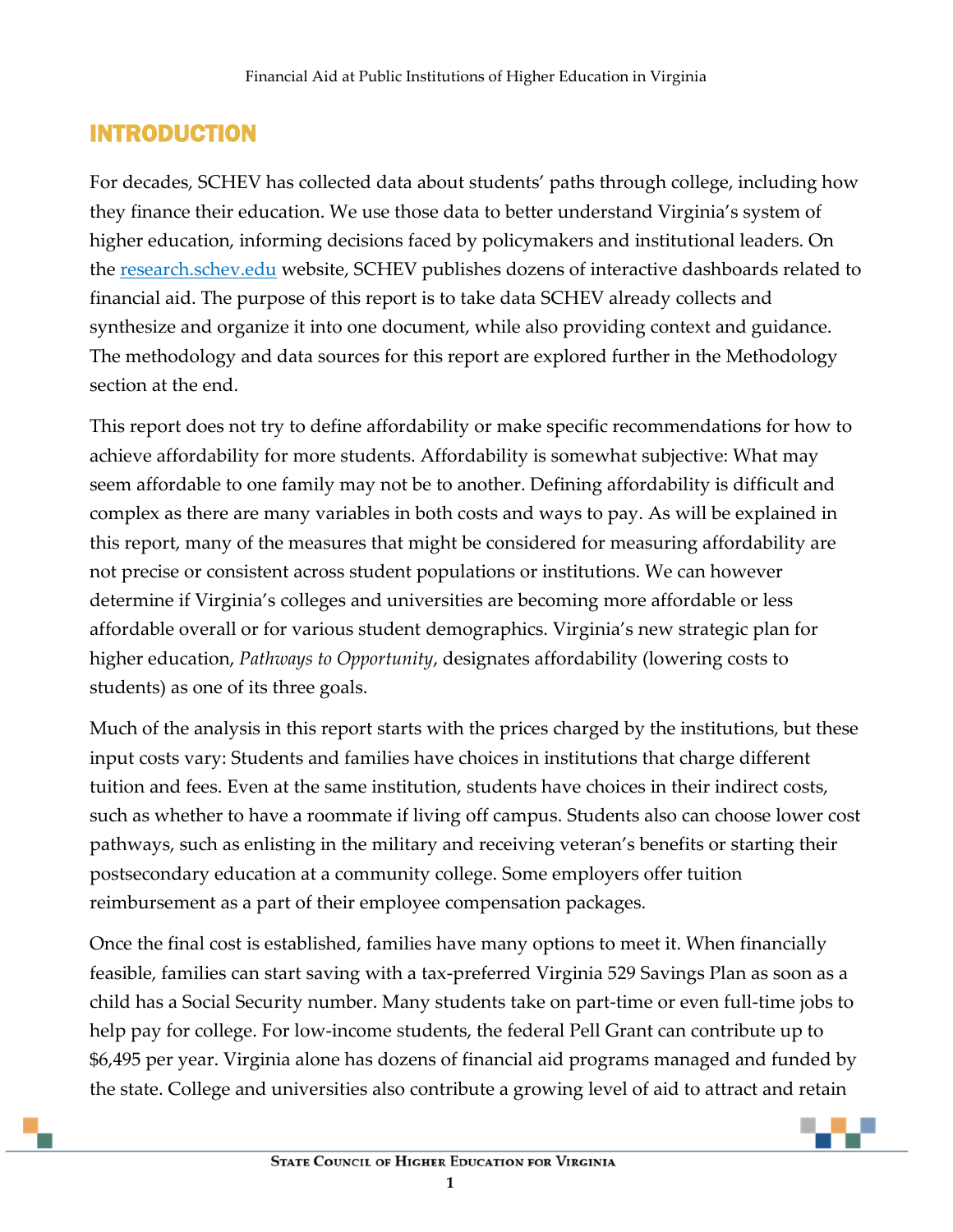students. Students and families also can take out student loans and pay back the cost, with interest.

This report attempts to profile many of these variables and how they impact Virginia families and decisions faced by policymakers.

#### <span id="page-3-0"></span>Trends in State Support

**Broadly, state support for financial aid has increased significantly in recent years. In the last biennial budget, the General Assembly increased undergraduate aid by roughly \$30 million, or 13%.** This increase and distribution reflect SCHEV's 2019 Review of [Financial Aid](https://www.schev.edu/docs/default-source/Reports-and-Studies/2019/financialaidreport102019.pdf)  [Funding Formulas and Awarding Practices.](https://www.schev.edu/docs/default-source/Reports-and-Studies/2019/financialaidreport102019.pdf) The Get Skilled, Get a Job, Get Ahead (G3) program, covering tuition and fees for qualified students pursuing high-demand programs at Virginia community colleges, is also funded at \$34.5 million. It should be noted that these increases are not reflected in many of the tables in this report, as the most recent student-level financial aid file is from the 2019-20 school year.

**While there are dozens of state financial aid programs in Virginia, the largest is the Virginia Student Financial Aid Program (VSFAP), which is made up of two programs: The Virginia Commonwealth Award and the Virginia Guaranteed Assistance Program.** Over the last 20 years, between fiscal years 2000 and 2020, annual funding for VSFAP has increased \$161 million, or 268%. While the number of students receiving VSFAP has increased, so has the average award. In FY 2000, the average award was \$1,376. In 2020, the average award grew to \$3,029. The table below shows trends in the number of students receiving VSFAP awards, the total amount of awards and the average award amount.

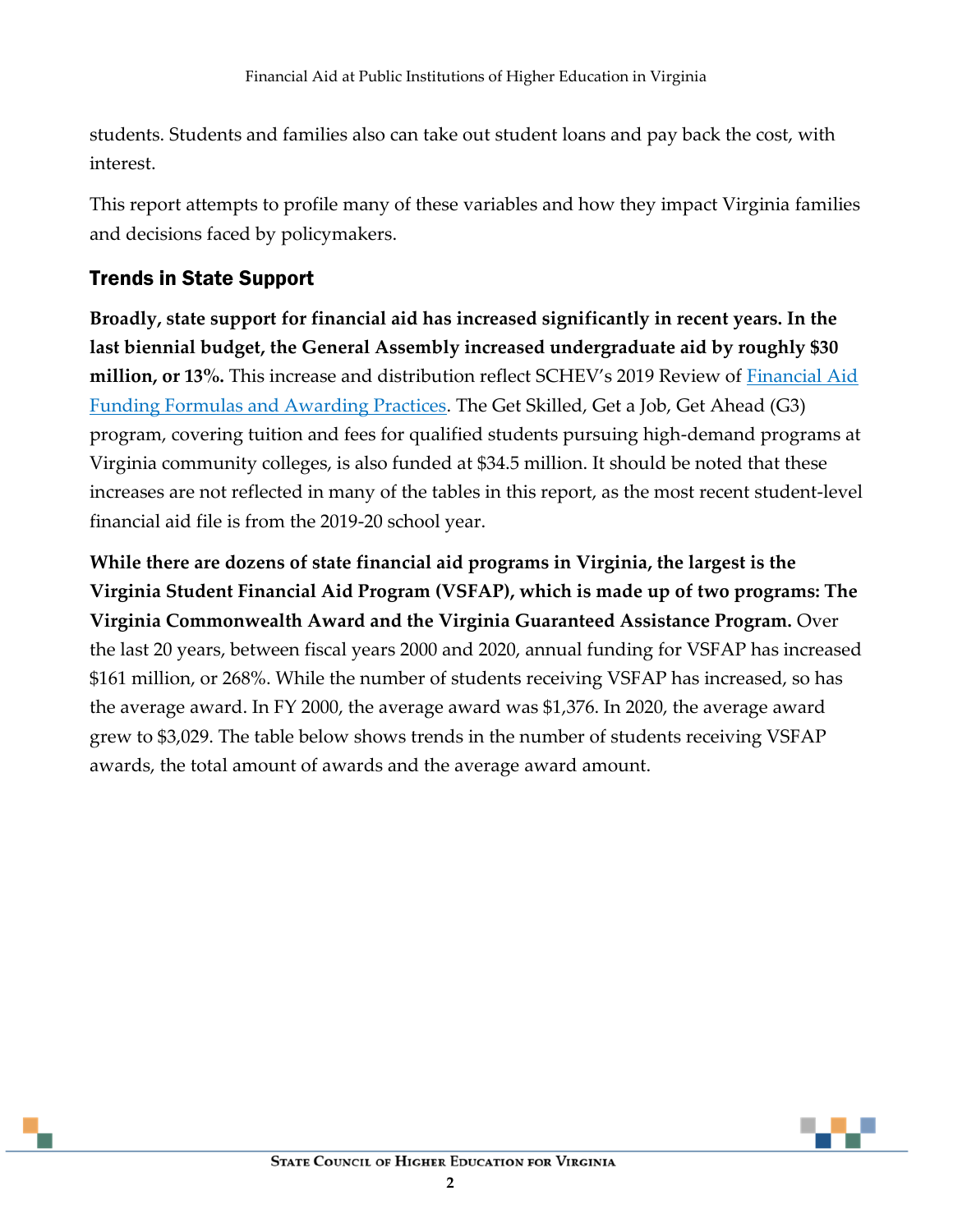| Year    | # Students<br><b>Receiving VSFAP</b> | <b>Total Amount</b> | <b>Average Award</b> |
|---------|--------------------------------------|---------------------|----------------------|
| 1999-00 | 43,607                               | \$60,024,306        | \$1,376              |
| 2000-01 | 45,140                               | \$63,472,613        | \$1,406              |
| 2001-02 | 42,764                               | \$60,484,161        | \$1,414              |
| 2002-03 | 42,277                               | \$62,418,036        | \$1,476              |
| 2003-04 | 43,865                               | \$69,900,388        | \$1,594              |
| 2004-05 | 43,776                               | \$76,575,905        | \$1,749              |
| 2005-06 | 44,704                               | \$83,999,560        | \$1,879              |
| 2006-07 | 47,304                               | \$94,328,105        | \$1,994              |
| 2007-08 | 54,008                               | \$108,085,336       | \$2,001              |
| 2008-09 | 57,433                               | \$117,025,332       | \$2,038              |
| 2009-10 | 61,920                               | \$126,714,785       | \$2,046              |
| 2010-11 | 57,482                               | \$126,750,190       | \$2,205              |
| 2011-12 | 61,818                               | \$140,273,954       | \$2,269              |
| 2012-13 | 68,774                               | \$148,798,487       | \$2,164              |
| 2013-14 | 70,092                               | \$156,711,248       | \$2,236              |
| 2014-15 | 72,657                               | \$157,563,919       | \$2,169              |
| 2015-16 | 69,144                               | \$164,184,925       | \$2,375              |
| 2016-17 | 71,226                               | \$187,410,471       | \$2,631              |
| 2017-18 | 68,979                               | \$188,310,995       | \$2,730              |
| 2018-19 | 72,002                               | \$198,160,955       | \$2,752              |
| 2019-20 | 72,913                               | \$220,839,810       | \$3,029              |

#### Table 1. Trends in Virginia State Financial Aid Program

[https://research.schev.edu//fair/VASFAP\\_ALL\\_Report.asp](https://research.schev.edu/fair/VASFAP_ALL_Report.asp)

Includes 4-year and 2-year public institutions.

**This increase in financial aid has not fully kept up with rising tuition prices, however. In fact, the purchasing power of state aid, both as a percentage of tuition and fees and total costs, has declined since 2006-07, when state aid covered 33% of average tuition and fees.** However, recent investments in state aid, combined with slowed tuition increases, has resulted in average state aid covering 24% of tuition and fees, the highest percentage since 2011-12.

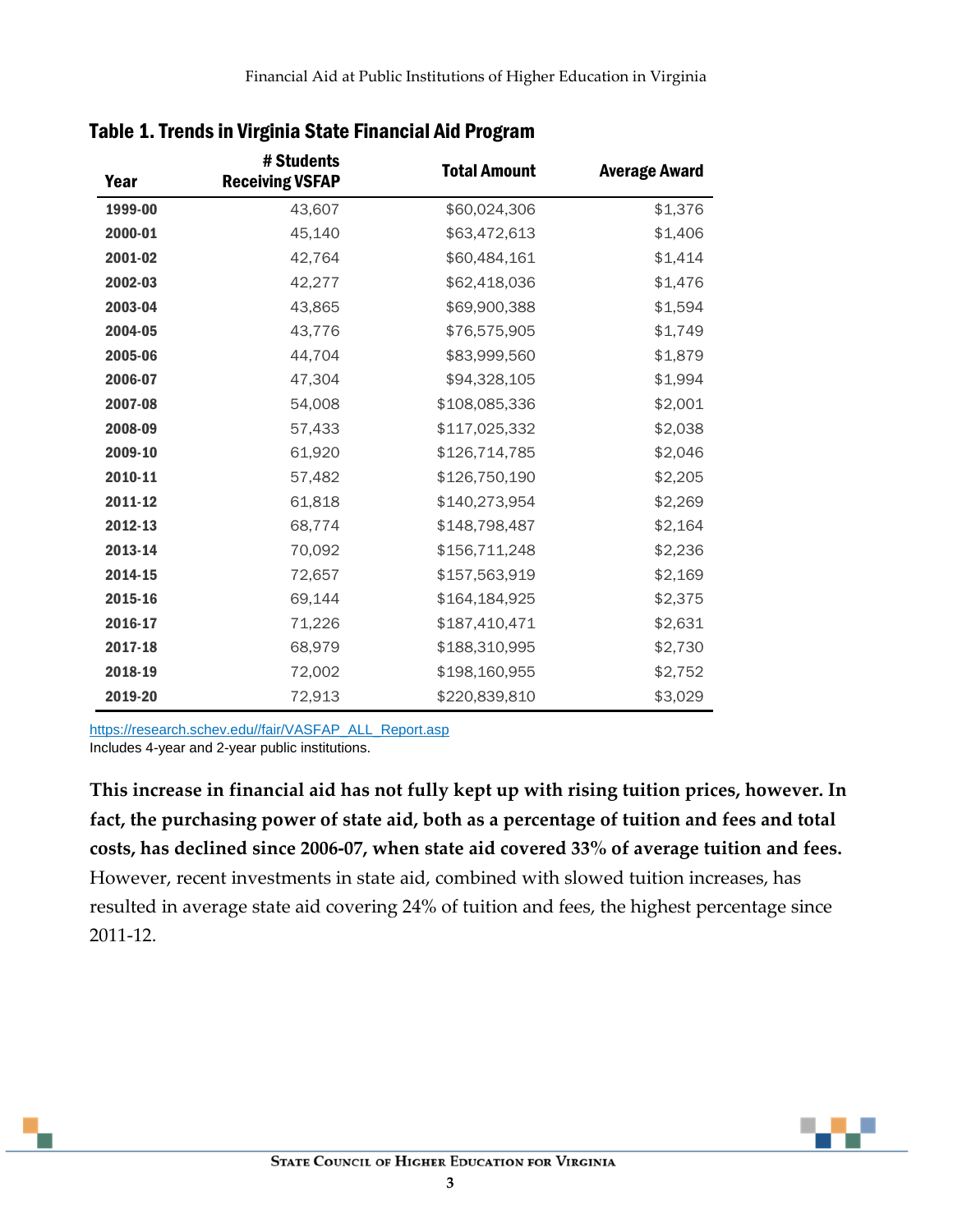| Year    | <b>Average State</b><br>Award | <b>Average Tuition</b><br>& Fees | Average<br><b>Total Cost</b> | <b>Average State</b><br>Award / Average<br><b>Tuition &amp; Fees</b> | <b>Average State</b><br>Award / Average<br><b>Total Cost</b> |
|---------|-------------------------------|----------------------------------|------------------------------|----------------------------------------------------------------------|--------------------------------------------------------------|
| 2006-07 | \$1,994                       | \$6,133                          | \$11,926                     | 32.5%                                                                | 16.7%                                                        |
| 2007-08 | \$2,001                       | \$6,546                          | \$12,643                     | 30.6%                                                                | 15.8%                                                        |
| 2008-09 | \$2,038                       | \$7,021                          | \$13,445                     | 29.0%                                                                | 15.2%                                                        |
| 2009-10 | \$2,046                       | \$7,432                          | \$14,680                     | 27.5%                                                                | 13.9%                                                        |
| 2010-11 | \$2,205                       | \$8,216                          | \$15,792                     | 26.8%                                                                | 14.0%                                                        |
| 2011-12 | \$2,269                       | \$8,870                          | \$16,781                     | 25.6%                                                                | 13.5%                                                        |
| 2012-13 | \$2,164                       | \$9,231                          | \$17,475                     | 23.4%                                                                | 12.4%                                                        |
| 2013-14 | \$2,236                       | \$9,630                          | \$18,425                     | 23.2%                                                                | 12.1%                                                        |
| 2014-15 | \$2,169                       | \$10,188                         | \$18,958                     | 21.3%                                                                | 11.4%                                                        |
| 2015-16 | \$2,375                       | \$10,803                         | \$19,838                     | 22.0%                                                                | 12.0%                                                        |
| 2016-17 | \$2,631                       | \$11,304                         | \$20,695                     | 23.3%                                                                | 12.7%                                                        |
| 2017-18 | \$2,730                       | \$11,933                         | \$21,683                     | 22.9%                                                                | 12.6%                                                        |
| 2018-19 | \$2,752                       | \$12,546                         | \$22,639                     | 21.9%                                                                | 12.2%                                                        |
| 2019-20 | \$3,029                       | \$12,836                         | \$23,254                     | 23.6%                                                                | 13.0%                                                        |

#### Table 2. Purchasing Power of State Aid

[https://research.schev.edu//tuitionfees/tfrb\\_resund\\_report.asp](https://research.schev.edu/tuitionfees/tfrb_resund_report.asp)<br>Includes aid and prices for both 4-year and 2-year public institutions.

Fees include mandatory E&G and mandatory non-E&G fees. Total cost includes room & board.

Total appropriations for undergraduate aid, which can differ from actual total awards, includes other programs beyond VSFAP. The state appropriated \$253 million for undergraduate aid for FY 2022. The institutional amounts are in the table below:

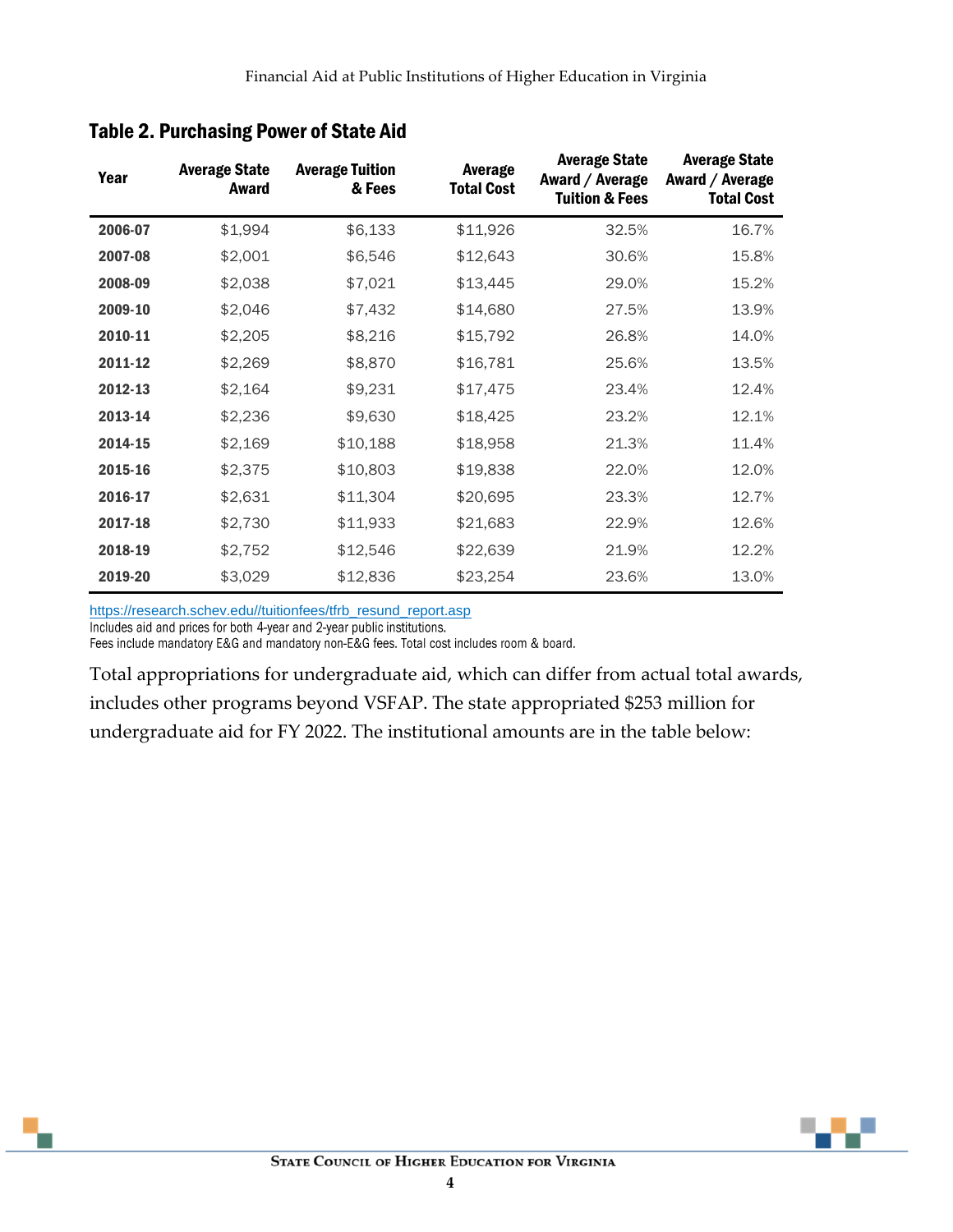| <b>Institution</b>                    | \$            |
|---------------------------------------|---------------|
| <b>Christopher Newport University</b> | \$6,196,767   |
| College of William & Mary             | \$4,057,352   |
| George Mason University               | \$34,991,553  |
| James Madison University              | \$11,809,175  |
| Longwood University                   | \$6,556,515   |
| <b>Norfolk State University</b>       | \$14,287,518  |
| <b>Old Dominion University</b>        | \$28,646,394  |
| <b>Radford University</b>             | \$13,253,855  |
| University of Mary Washington         | \$4,130,429   |
| University of Virginia                | \$7,126,119   |
| University of Virginia - Wise         | \$3,607,035   |
| Virginia Commonwealth University      | \$36,409,302  |
| Virginia Military Institute           | \$1,144,918   |
| Virginia State University             | \$10,624,820  |
| Virginia Tech                         | \$19,434,011  |
| <b>Four-Year Totals</b>               | \$202,275,763 |
| <b>Richard Bland College</b>          | \$1,460,480   |
| Virginia Community College System     | \$48,937,355  |
| <b>Two-Year Total</b>                 | \$50,397,835  |
| <b>Total</b>                          | \$252,673,598 |

## Table 3. State Support for Undergraduate Aid 2021-22

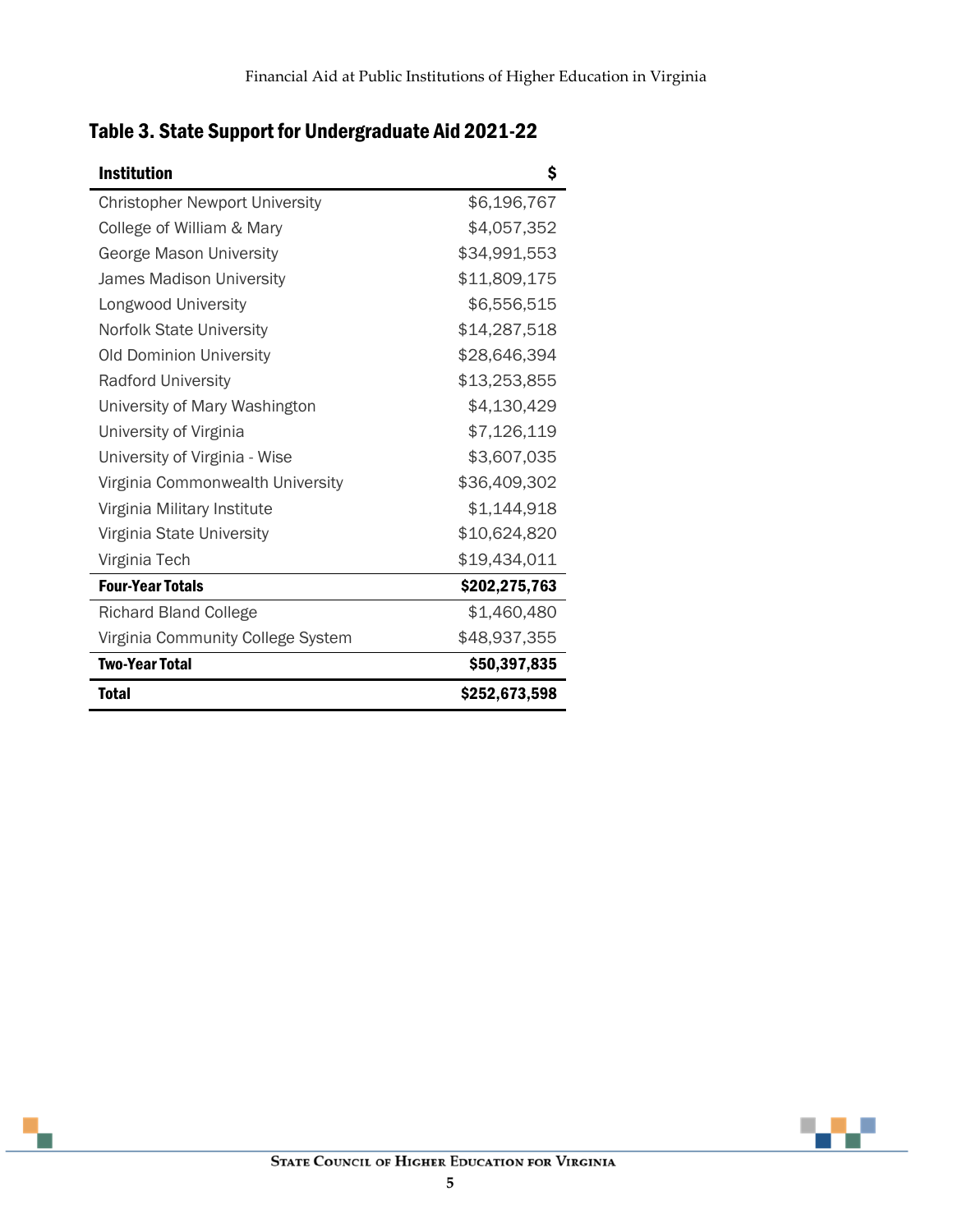## <span id="page-7-0"></span>DEMOGRAPHIC AND FINANCIAL PROFILES

#### <span id="page-7-1"></span>**Students**

**This section focuses on the demographic and financial profiles of in-state students enrolled in Virginia public institutions.** Income groups are defined through the students' family income as a percentage of the federal poverty level (FPL). The FPL provides a reasonable stratification of family financial strength as it acknowledges family size along with income. In 2019, the federal poverty level (FPL) for a one-person household was \$12,490 in annual income. The threshold varies by household size, with levels increasing \$4,420 for each additional person in the household. In Virginia, low-income is defined as earning income 200% of the FPL or below. Middle-income falls between 201% and 400%. Highincome is 401% and above.

|                                       | <b>Low-Income</b> |          |          | <b>Middle-Income</b> |
|---------------------------------------|-------------------|----------|----------|----------------------|
| <b>Persons in</b><br>family/household | 100%              | 200%     | 300%     | 400%                 |
| 1                                     | \$12,490          | \$24,980 | \$37,470 | \$49,960             |
| 2                                     | \$16,910          | \$33,280 | \$50,730 | \$67,640             |
| 3                                     | \$21,330          | \$42,660 | \$63,990 | \$85,320             |
| 4                                     | \$25,750          | \$51,500 | \$77,250 | \$103,000            |

#### Table 4. Federal Poverty Guidelines and Virginia Income Group (2019)

[https://aspe.hhs.gov/topics/poverty-economic-mobility/poverty-guidelines/prior-hhs-poverty-guidelines-federal-register](https://aspe.hhs.gov/topics/poverty-economic-mobility/poverty-guidelines/prior-hhs-poverty-guidelines-federal-register-references/2019-poverty-guidelines)[references/2019-poverty-guidelines](https://aspe.hhs.gov/topics/poverty-economic-mobility/poverty-guidelines/prior-hhs-poverty-guidelines-federal-register-references/2019-poverty-guidelines)

Virginia's higher education system consists of a wide variety of public institutions. Each has its own unique student demographic and so has unique needs for state support. As explored in the methodology section, the majority of tables in this report were calculated using a student-level extract of in-state students enrolled at least-part time for one term and who filed a FAFSA (Free Application for Federal Student Aid).

The FAFSA is the lone source for SCHEV to determine a students' family income and thus their income as a percentage of poverty level. The table below, however, aggregates all instate undergraduate students, including those who did not submit a FAFSA. In the public four-year sector, about one third of students do not complete a FAFSA. Note there is considerable variation between institutions' of their students' income groups and FAFSA completions.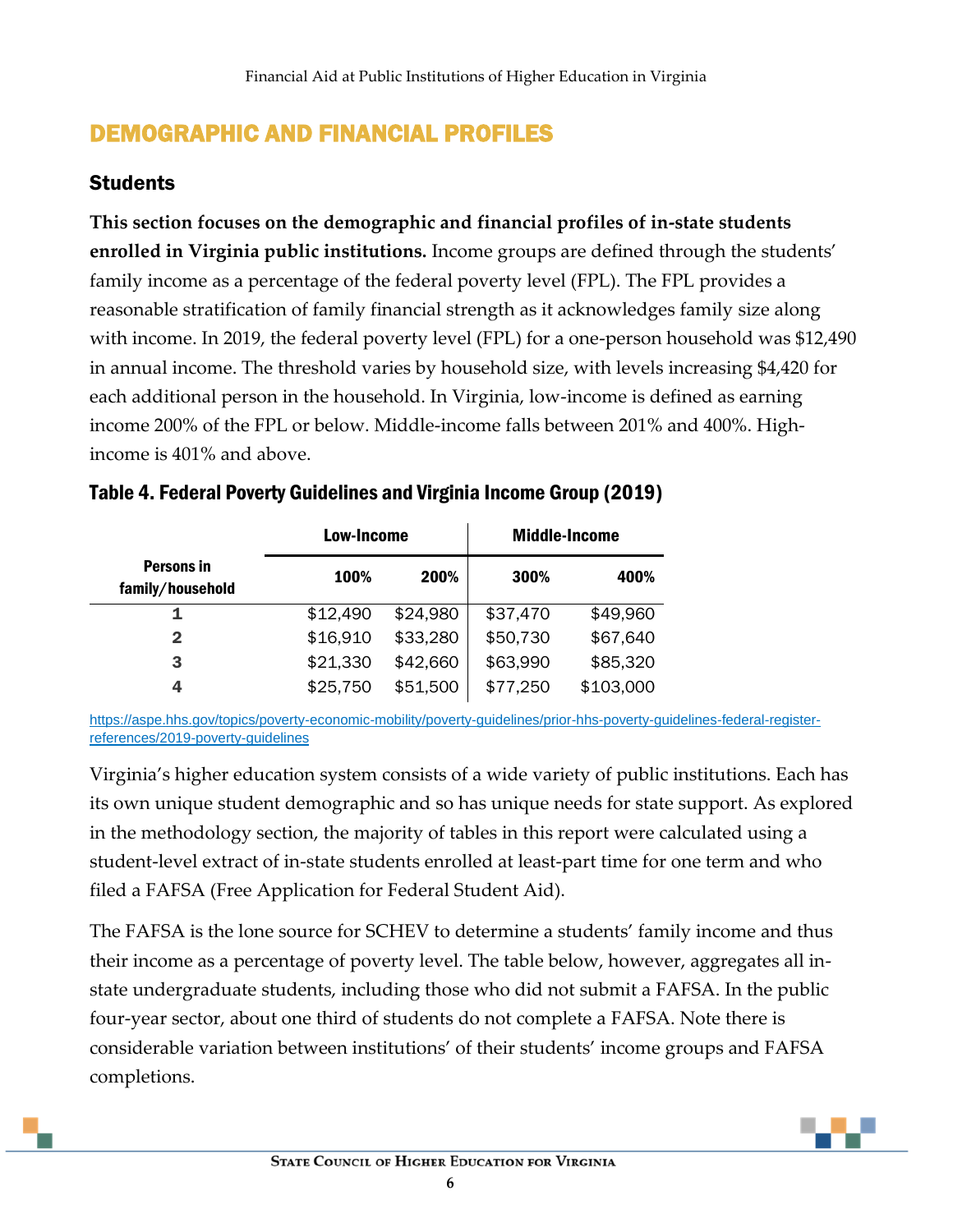| <b>Institution</b>                    | Low-Income | <b>Middle-Income</b> | <b>High-Income</b> | <b>Income Unknown</b> |
|---------------------------------------|------------|----------------------|--------------------|-----------------------|
| <b>Christopher Newport University</b> | 11%        | 19%                  | 34%                | 36%                   |
| College of William and Mary           | 14%        | 16%                  | 18%                | 52%                   |
| George Mason University               | 33%        | 18%                  | 16%                | 33%                   |
| James Madison University              | 14%        | 18%                  | 27%                | 41%                   |
| Longwood University                   | 24%        | 25%                  | 24%                | 27%                   |
| Norfolk State University              | 65%        | 18%                  | 6%                 | 11%                   |
| Old Dominion University               | 37%        | 20%                  | 12%                | 31%                   |
| <b>Radford University</b>             | 36%        | 25%                  | 19%                | 20%                   |
| University of Mary Washington         | 20%        | 20%                  | 28%                | 32%                   |
| University of Virginia                | 16%        | 16%                  | 24%                | 44%                   |
| <b>UVA-Wise</b>                       | 30%        | 17%                  | 7%                 | 46%                   |
| Virginia Commonwealth University      | 28%        | 21%                  | 20%                | 31%                   |
| Virginia Military Institute           | 13%        | 24%                  | 33%                | 30%                   |
| Virginia State University             | 65%        | 21%                  | 8%                 | 6%                    |
| Virginia Tech                         | 16%        | 18%                  | 24%                | 42%                   |
| Four-year total                       | 27%        | 19%                  | 20%                | 34%                   |
| <b>Richard Bland College</b>          | 20%        | 8%                   | 3%                 | 69%                   |
| <b>VCCS</b>                           | 28%        | 9%                   | 3%                 | 60%                   |
| <b>Two-Year Total</b>                 | 28%        | 9%                   | 3%                 | 60%                   |
| <b>Grand Total</b>                    | 27%        | 14%                  | 11%                | 48%                   |

### Table 5. Undergraduate In-State Enrollment by Income Group (2019-20)

Source: [https://research.schev.edu/rdPage.aspx?rdReport=Enrollment.E58\\_Income\\_Categories](https://research.schev.edu/rdPage.aspx?rdReport=Enrollment.E58_Income_Categories)

Tables 6-9 on the following pages provide more information on the financial resources by income group. The Expected Family Contribution (EFC) is an index number calculated according to a formula established by federal law and considers students' taxed and untaxed income, assets, benefits (such as unemployment or Social Security) and family size.

**The EFC is not necessarily the amount a student can or will pay annually; rather it serves as an index denoting a family's financial strength.** Most students have significant difficulty in being able to provide their calculated EFC out of pocket. This is one reason the federal government has decided to change the nomenclature of this calculation from EFC to Student Aid Index, or SAI, by the 2024-25 award year. While the EFC is not necessarily reliable in determining how much a family can pay within a given year, it does provide a reliable ordering of students with higher EFCs reliably being in a stronger financial position than one with a lower EFC. This is a critical feature when awarding need-based financial aid.

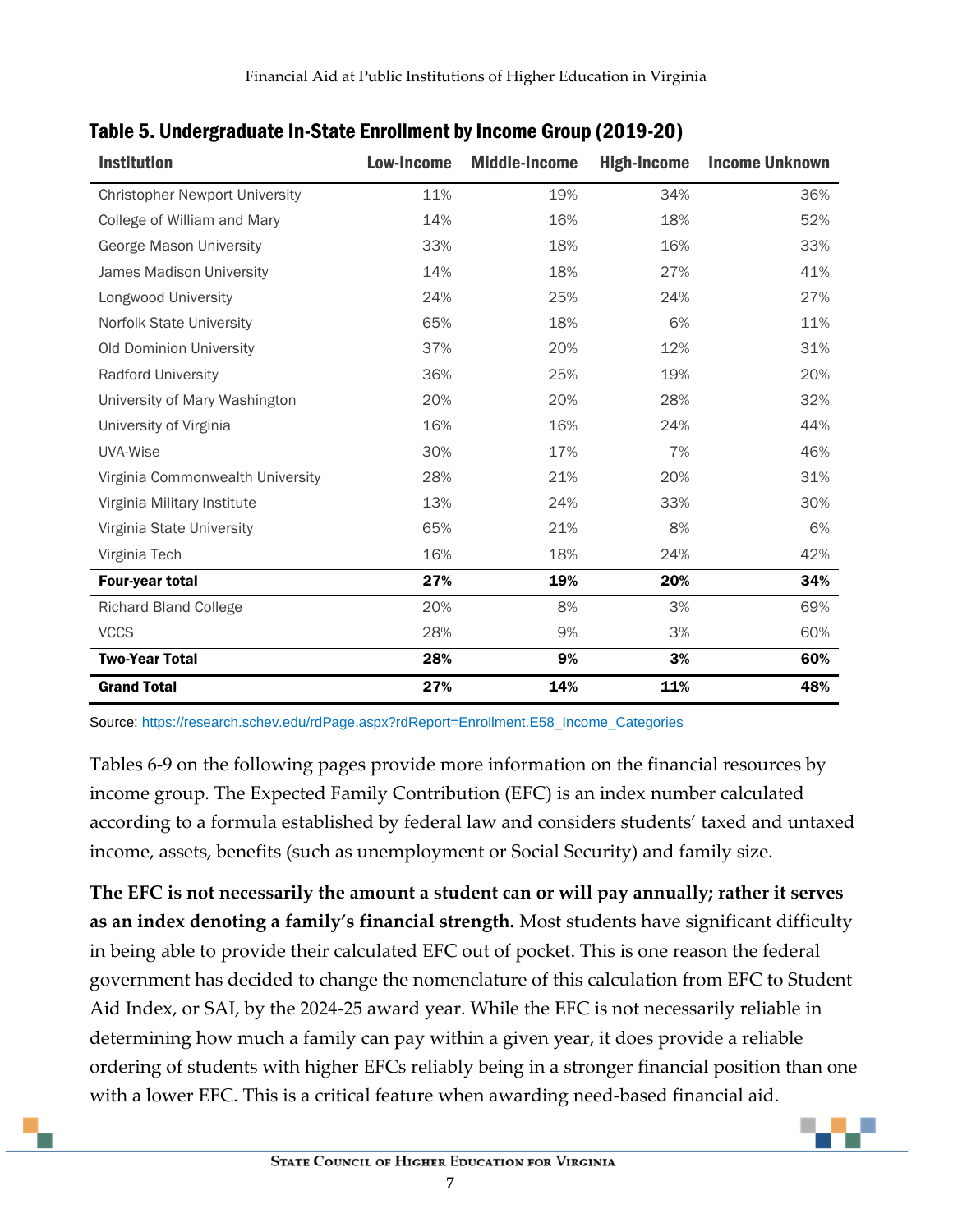The EFC is limited in that it assumes a baseline EFC of "\$0" regardless of the circumstances and does not take into account that some families exist within a perpetual state of need. For these families, basic life assistance is needed aside from the additional cost of paying for college classes. As of 2024-25, the federal government will provide partial relief by permitting the upcoming SAI to go as low as \$1,500 so that some of this need can be recognized in the institution's calculation of financial need. Beyond that, it is arguable whether greater levels of need should be addressed through education policy and financing or through other societal structures.

Finally, the zero EFC includes many students granted an "auto-zero" by federal methodology, meaning that the zero EFC is not the result of a calculation of the family's resources recorded via the FAFSA. The argument is that families that already have been found eligible for federal means-tested benefits (the Medicaid Program, the Supplemental Security Income (SSI) Program, the Supplemental Nutrition Assistance Program (SNAP), the Free and Reduced Price School Lunch Program, the Temporary Assistance for Needy Families (TANF) Program, and the Special Supplemental Nutrition Program for Women, Infants, and Children (WIC)) and meet certain income thresholds do not need to be means-tested again, and questions about assets can be set aside. These students are automatically assigned a zero EFC.

Note again that SCHEV only knows the incomes and EFCs of students who complete a FAFSA. Consequently, all EFC and income averages are based on FAFSA completers only and are not necessarily representative of the overall institution enrollment.

|               | <b>EFC</b> | <b>Income</b> |
|---------------|------------|---------------|
| Low-Income    | \$664      | \$21,480      |
| Middle-Income | \$7,531    | \$72,089      |
| High-Income   | \$18,764   | \$133,370     |
| <b>Total</b>  | \$7,103    | \$64,011      |

### Table 6. Average EFC and Income by Income Group, Four-Year institutions (2019-20)

Source: SCHEV analysis of Financial Aid file

Students enrolled in two-year public institutions (the community colleges and Richard Bland College) broadly have fewer financial resources to pay for college. These students' average EFC is less than a third of the average EFC, and their average income is slightly over half the average income of students attending four-year public institutions.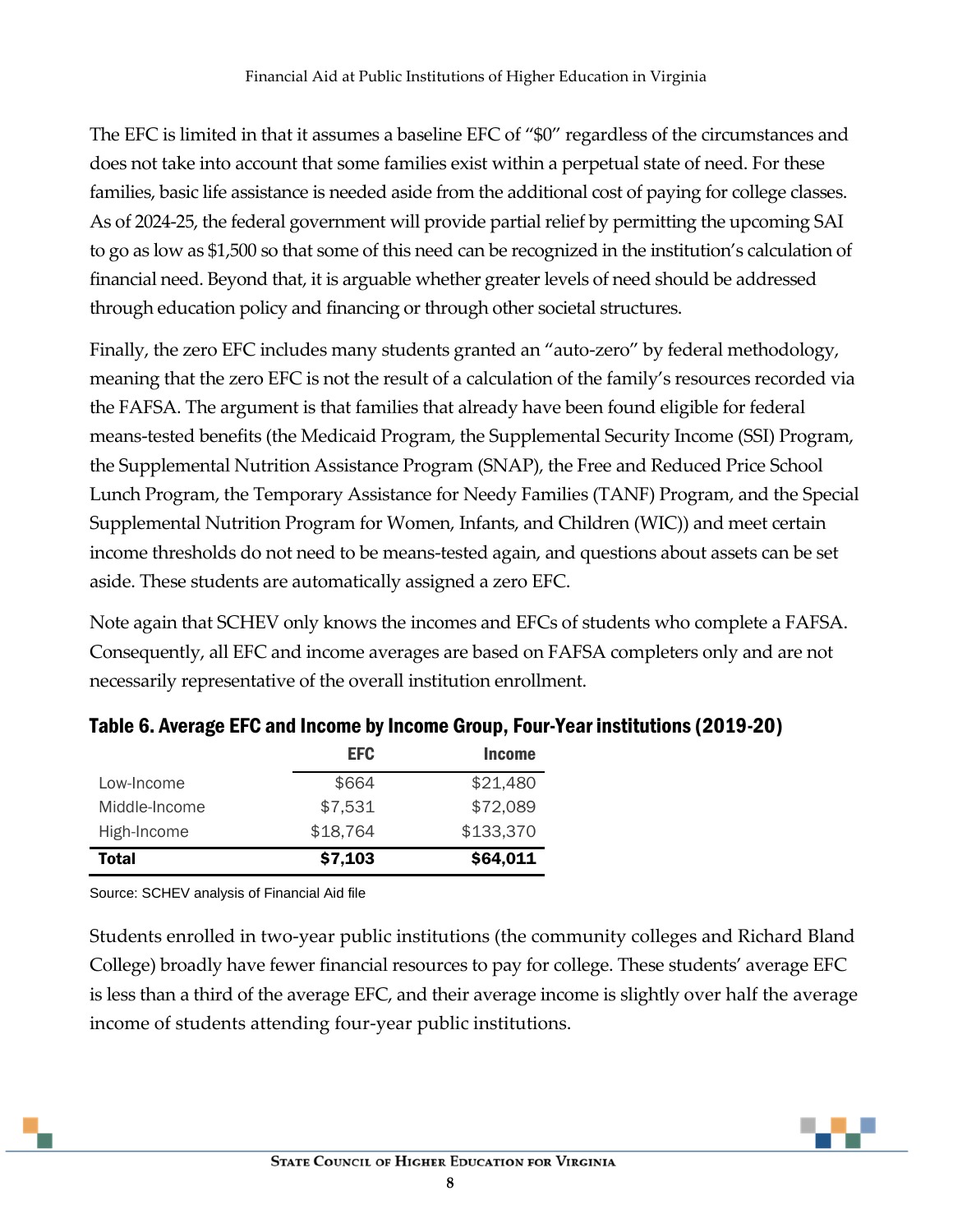|               | <b>EFC</b> | <b>Income</b> |
|---------------|------------|---------------|
| Low-Income    | \$392      | \$20,015      |
| Middle-Income | \$5,369    | \$63,182      |
| High-Income   | \$11,414   | \$107,503     |
| <b>Total</b>  | \$2,179    | \$35,225      |

#### Table 7. Average EFC and Income by Income Group, Two-Year Institutions (2019-20)

Source: SCHEV analysis of Financial Aid file

Institutions submit race and ethnicity data, self-reported by the students, to SCHEV. The tables below show the numbers of in-state students attending at least part-time who completed a FAFSA, as well as their average EFCs.

#### Table 8. Average EFC by Race/Ethnicity Four-year institutions (2019-20)

|                                                        | # of            | <b>Average EFC</b> |
|--------------------------------------------------------|-----------------|--------------------|
|                                                        | <b>students</b> |                    |
| Nonresident Alien                                      | 24              | \$4,635            |
| Not Hispanic American Indian or Alaska Native          | 131             | \$6,383            |
| Not Hispanic Asian                                     | 9,176           | \$6,103            |
| Not Hispanic Black or African American                 | 18,309          | \$4,368            |
| Not Hispanic Native Hawaiian or Other Pacific Islander | 106             | \$8,054            |
| Not Hispanic White                                     | 32,166          | \$9,285            |
| Not Hispanic Multi-Race                                | 4,341           | \$7,279            |
| Not Hispanic Race Unknown                              | 3,065           | \$5,874            |
| <b>Hispanic Only</b>                                   | 8,675           | \$6,189            |
| <b>Total</b>                                           | 75,993          | \$7,103            |

Source: SCHEV analysis of Financial Aid file

Compared to other demographic groups, Black or African American students have the lowest average EFCs for both the public four-year and two-year sectors. White non-Hispanic students have the highest average EFCs in each sector.

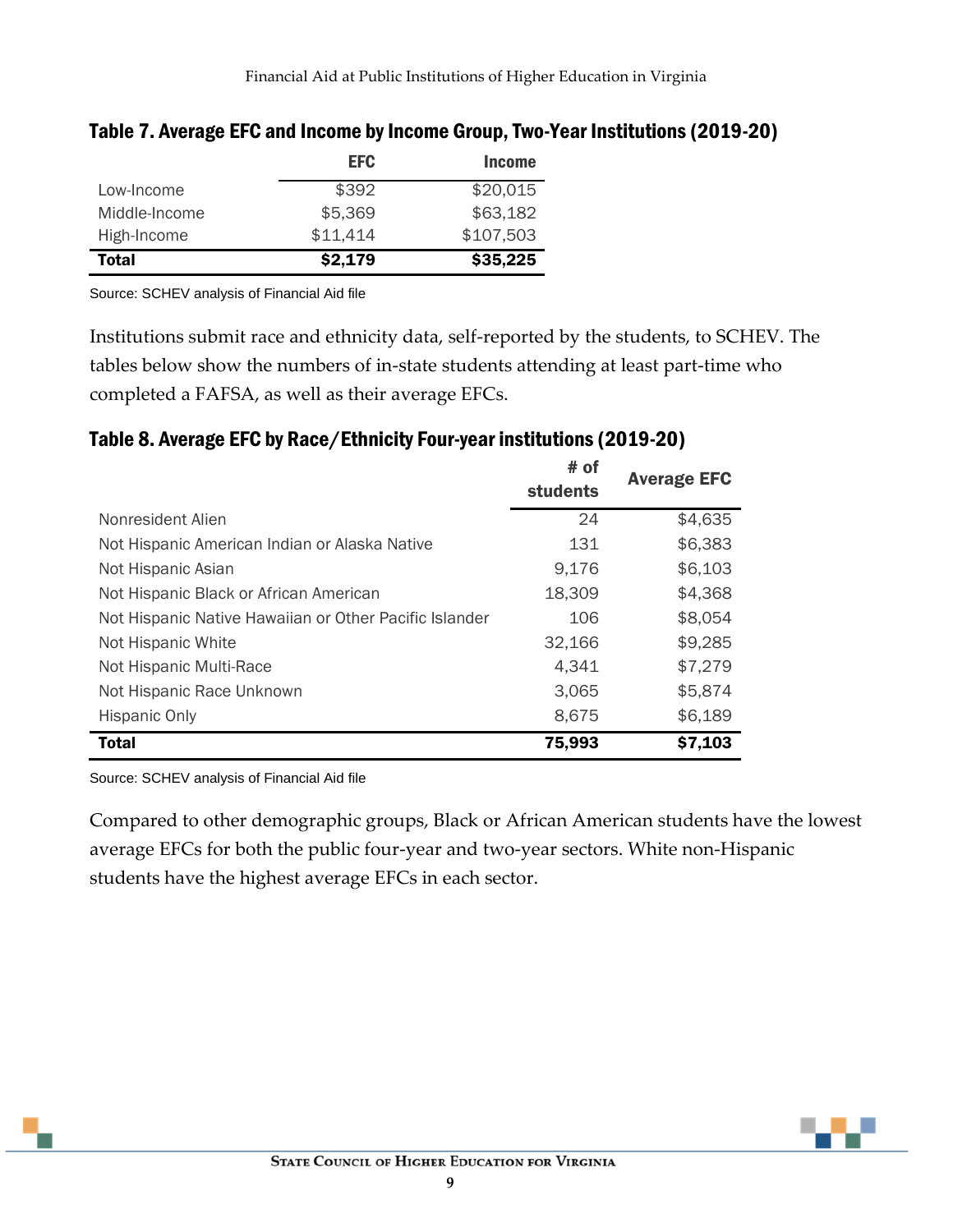|                                                        | # of<br><b>students</b> | <b>Average EFC</b> |
|--------------------------------------------------------|-------------------------|--------------------|
| Nonresident Alien                                      | 3                       | \$11               |
| Not Hispanic American Indian or Alaska Native          | 205                     | \$1,747            |
| Not Hispanic Asian                                     | 4,423                   | \$1,912            |
| Not Hispanic Black or African American                 | 15,795                  | \$1,475            |
| Not Hispanic Native Hawaiian or Other Pacific Islander | 125                     | \$2,199            |
| Not Hispanic White                                     | 25,982                  | \$2,598            |
| Not Hispanic Multi-Race                                | 2,815                   | \$2,301            |
| Not Hispanic Race Unknown                              | 844                     | \$2,245            |
| <b>Hispanic Only</b>                                   | 8,456                   | \$2,314            |
| <b>Total</b>                                           | 58,648                  | \$2,179            |

#### Table 9. Average EFC by Race/Ethnicity Two-year institutions (2019-20)

Source: SCHEV analysis of Financial Aid file

#### <span id="page-11-0"></span>Financial Aid Awards & Impact

**Students and families have an array of sources of financial aid.** This section broadly categorizes those sources into federal, state, institutional and private/local. Federal aid includes the Pell Grant, the Supplemental Educational Opportunity Grant and the Federal College Work Study program. State aid includes the Commonwealth Award, VGAP, Virginia Military Survivors & Dependents Education Program and the Virginia Transfer Grant (and many others). Institutional aid includes grants and scholarships from institutional funds. Private and local aid include grants and scholarships from local governments and from organizations outside the institution. None of the amounts below include loans.

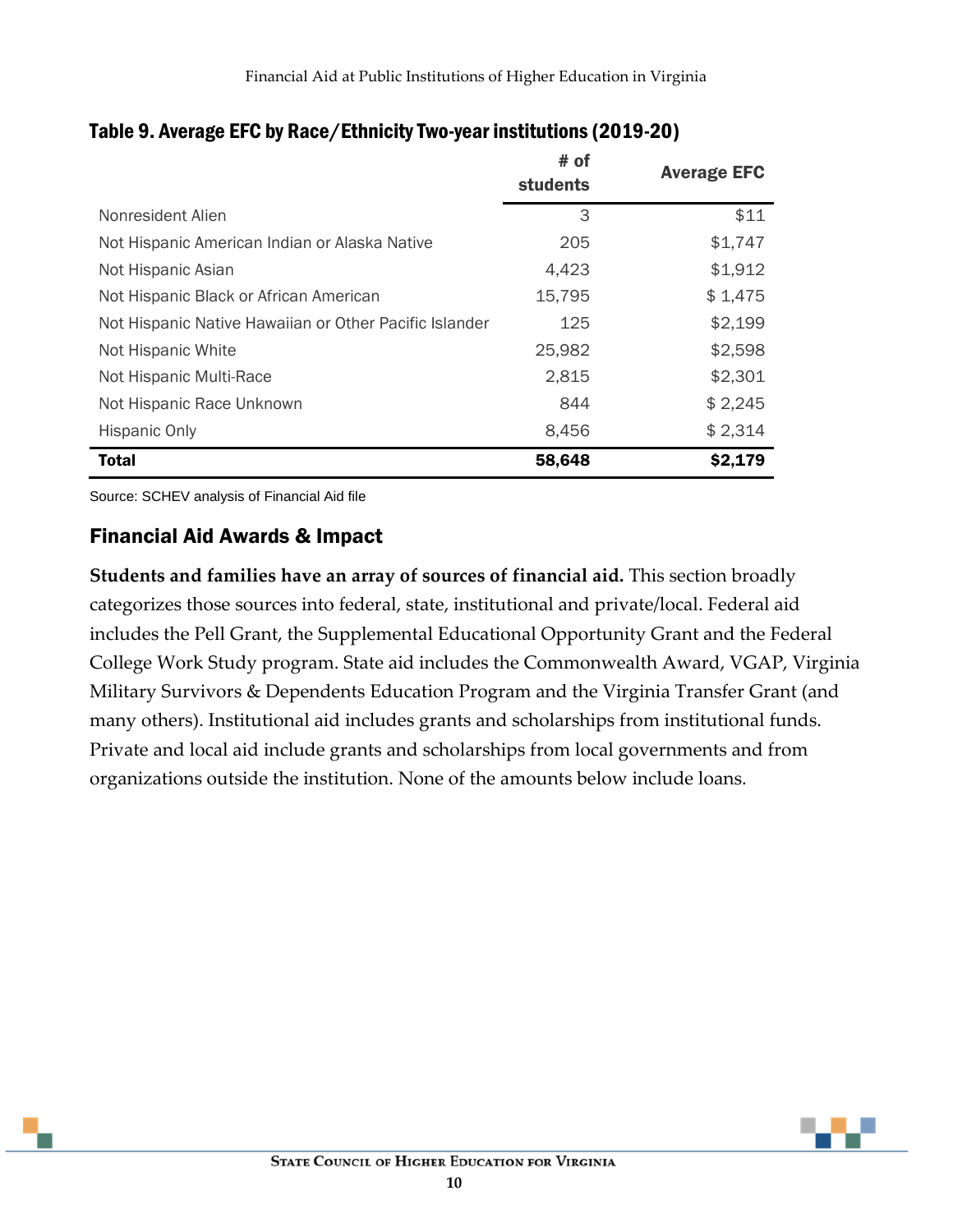|                                       | <b>Federal Aid</b> | <b>State Aid</b> | <b>Institutional</b> | Private /<br><b>Local</b> |
|---------------------------------------|--------------------|------------------|----------------------|---------------------------|
| <b>Christopher Newport University</b> | \$2,861,971        | \$6,069,003      | \$4,986,027          | \$750,039                 |
| College of William and Mary           | \$3,236,396        | \$3,954,693      | \$26,340,109         | \$2,584,854               |
| George Mason University               | \$33,696,172       | \$28,966,043     | \$6,894,817          | \$2,127,768               |
| James Madison University              | \$11,677,541       | \$10,892,563     | \$14,266,660         | \$1,913,095               |
| Longwood University                   | \$4,881,743        | \$5,985,520      | \$4,894,256          | \$858,988                 |
| Norfolk State University              | \$12,737,218       | \$12,706,637     | \$5,317,610          | \$733,639                 |
| Old Dominion University               | \$31,323,120       | \$24,056,519     | \$16,248,132         | \$614,997                 |
| Radford University                    | \$13,988,131       | \$10,915,126     | \$7,703,271          | \$1,064,570               |
| University of Mary Washington         | \$3,571,032        | \$3,456,220      | \$4,805,785          | \$537,563                 |
| University of Virginia                | \$3,270,230        | \$6,861,417      | \$44,604,337         | \$4,343,733               |
| UVA-Wise                              | \$2,634,546        | \$3,306,564      | \$3,155,699          | \$262,511                 |
| Virginia Commonwealth<br>University   | \$38,039,779       | \$32,002,254     | \$32,351,061         | \$3,987,518               |
| Virginia Military Institute           | \$2,619,604        | \$1,130,524      | \$3,668,832          | \$450,762                 |
| Virginia State University             | \$12,560,331       | \$9,190,775      | \$4,668,609          | \$600,369                 |
| Virginia Tech                         | \$17,043,188       | \$18,041,956     | \$20,660,895         | \$13,721,645              |
| <b>Four-year Total</b>                | \$194,141,002      | \$177,535,813    | \$200,566,100        | \$34,552,052              |
| <b>Richard Bland College</b>          | \$2,365,591        | \$1,344,457      | \$744,943            | \$92,661                  |
| <b>VCCS</b>                           | \$161,121,765      | \$43,427,780     | \$16,265,731         | \$3,096,387               |
| <b>Two-year Total</b>                 | \$163,487,356      | \$44,772,237     | \$17,010,674         | \$3,189,048               |
| <b>Grand Total</b>                    | \$357,628,358      | \$222,308,050    | \$217,576,774        | \$37,741,100              |

#### Table 10. Total Financial Aid by Source (2019-20)

Source: SCHEV analysis of Financial Aid file

The table below looks at the average financial aid by source. Notably, the average institutional aid award significantly varies by institution, with two institutions awarding \$10,000-\$15,000 in average institutional aid, compared to five institutions that award less than \$2,000 on average. Averages include all students, who completed a FAFSA, including those who did not receive an award of that type.

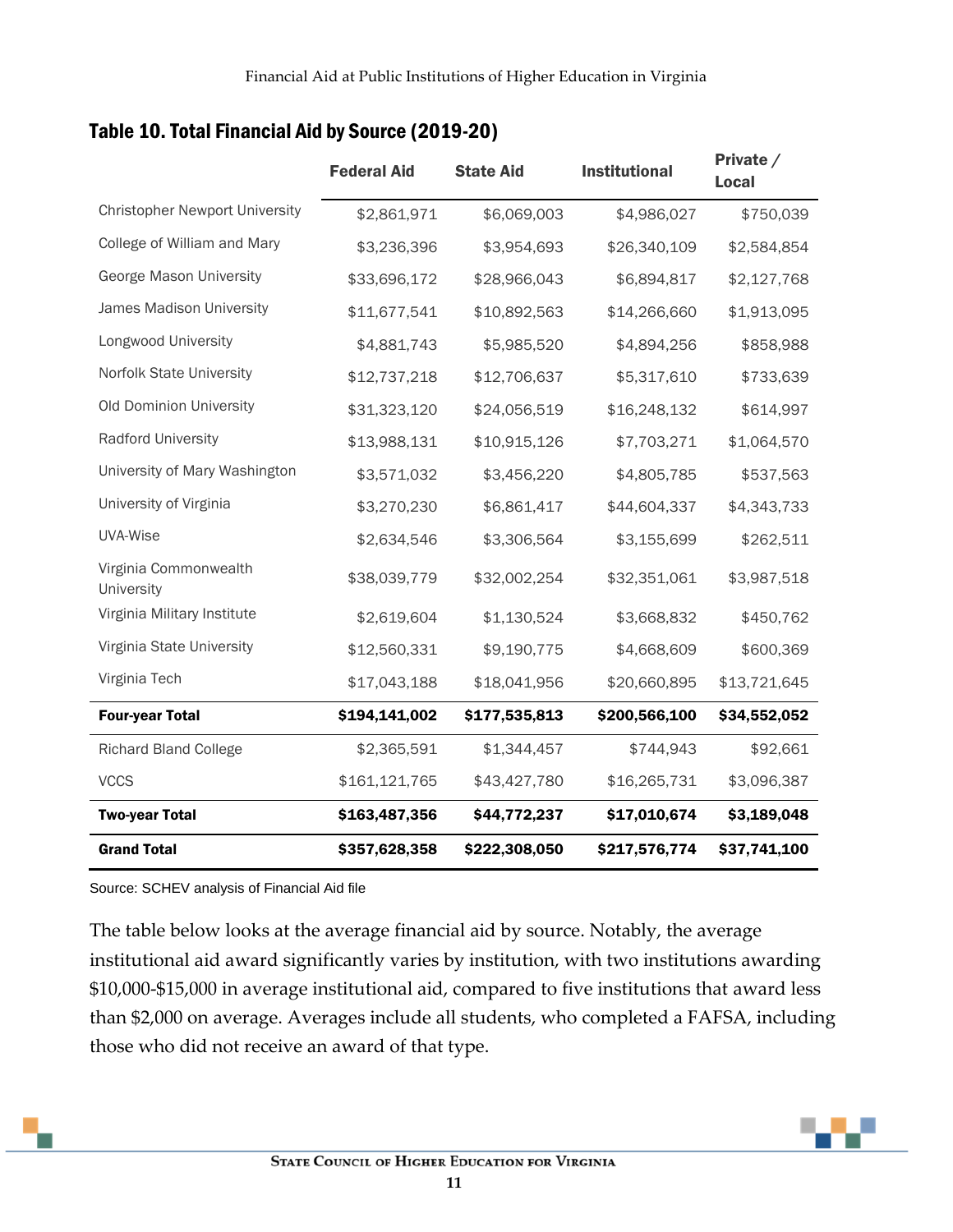In the four-year system, the average state award nearly matches federal aid. The public twoyears, however, are much more reliant on federal sources of aid. As noted above, this analysis does not include the new G3 program.

|                                       | <b>Federal Aid</b> | <b>State Aid</b> | <b>Institutional</b> | <b>Private</b><br>/ Local |
|---------------------------------------|--------------------|------------------|----------------------|---------------------------|
| <b>Christopher Newport University</b> | \$1,422            | \$3,016          | \$2,478              | \$373                     |
| College of William and Mary           | \$1,918            | \$2,344          | \$15,614             | \$1,532                   |
| George Mason University               | \$2,497            | \$2,146          | \$511                | \$158                     |
| James Madison University              | \$1,871            | \$1,746          | \$2,286              | \$307                     |
| Longwood University                   | \$2,321            | \$2,846          | \$2,327              | \$408                     |
| Norfolk State University              | \$3,615            | \$3,607          | \$1,509              | \$208                     |
| Old Dominion University               | \$2,829            | \$2,173          | \$1,467              | \$56                      |
| Radford University                    | \$2,858            | \$2,230          | \$1,574              | \$218                     |
| University of Mary Washington         | \$1,919            | \$1,857          | \$2,582              | \$289                     |
| University of Virginia                | \$758              | \$1,589          | \$10,332             | \$1,006                   |
| UVA-Wise                              | \$3,110            | \$3,904          | \$3,726              | \$310                     |
| Virginia Commonwealth University      | \$3,061            | \$2,575          | \$2,603              | \$321                     |
| Virginia Military Institute           | \$4,990            | \$2,153          | \$6,988              | \$859                     |
| Virginia State University             | \$4,676            | \$3,422          | \$1,738              | \$224                     |
| Virginia Tech                         | \$2,053            | \$2,173          | \$2,489              | \$1,653                   |
| <b>Four-year Total</b>                | \$2,555            | \$2,336          | \$2,639              | \$455                     |
| <b>Richard Bland College</b>          | \$3,628            | \$2,062          | \$1,143              | \$142                     |
| <b>VCCS</b>                           | \$2,778            | \$749            | \$280                | \$53                      |
| <b>Two-year Total</b>                 | \$2,788            | \$763            | \$290                | \$54                      |

### Table 11. Average Financial Aid by Source (2019-20)

Source: SCHEV analysis of Financial Aid file

#### <span id="page-13-0"></span>Cost of Attendance

**The calculation of cost of attendance sums tuition and E&G fees, non-E&G fees, room and board, books & supplies, personal costs and transportation.** Institutions have the discretion to increase a student's cost of attendance if there are other factors affecting the student's ability to attend such as for health and ability accommodations (cost of an interpreter or regularly required medical costs), childcare, required equipment and cost of loans.

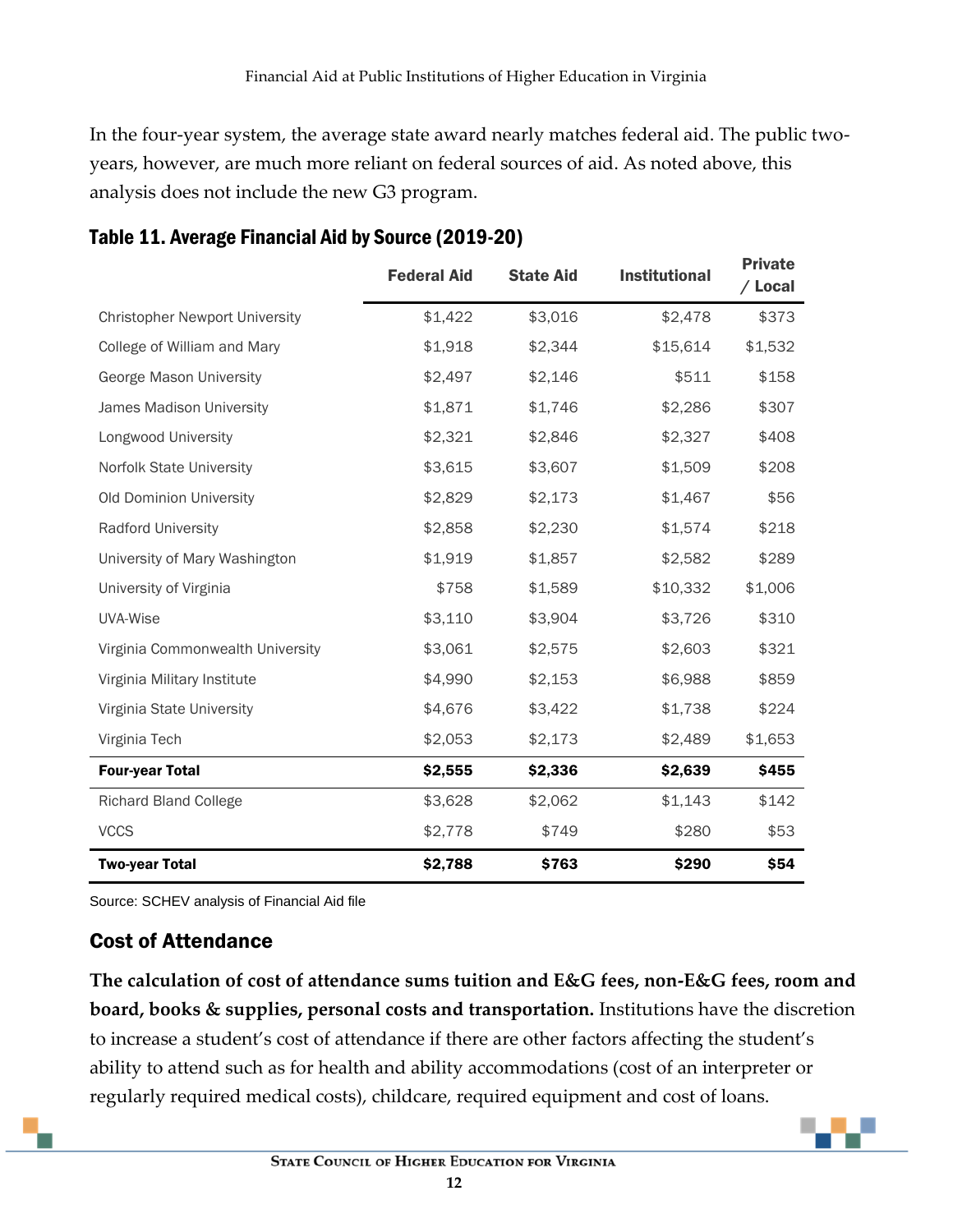These cost factors are divided into two types: direct and indirect. Direct costs are those charged by the institution and must be reconciled (the student must demonstrate how these costs are covered by grants, scholarships, loans or payment plans) as a condition for enrollment. Indirect costs are approximate allowances based on student averages as calculated by the institution. Indirect costs do not need to be reconciled and will vary significantly by student. For example, though all students will have a similar assigned book allowance, actual costs will vary appreciably as some students will purchase books at retail prices, others will obtain used books from other students and still others may find discounted books online. Similarly, while off-campus students are assigned a similar housing allowance, some students will secure expensive housing, while others will find economical housing and share costs with multiple roommates. Consequently, direct costs can be viewed as a hard fixed cost and indirect costs as a soft approximate cost of education. Each of the types of cost also vary substantially by sector, institution and program.

As noted in the methodology section, this Cost of Attendance (COA) calculation is made at the student-level and adjusts for student behavior such as credit load and living on or off campus. Net price subtracts all known gift aid from that students' cost of attendance. Unmet need subtracts each students' EFC from net price. Tables in this report also include only instate students attending at least part-time and who completed a FAFSA.

It should be noted that unmet need calculations are not absolute. The cost of attendance has both fixed costs and approximate allowances that may or may not be realized. Similarly, student resources are made up of grants and scholarships applied directly to the student's account and an EFC approximating the family's ability to pay. Consequently, unmet need is not a precise calculation of the amount directly impacting whether a student can enroll or to enroll affordably.

The most important cost is the direct cost charged by the institution. Students unable to meet the direct cost of education face an immediate and firm barrier to enrollment. Students able to meet their direct costs can be considered as having met that initial threshold of affordability. Enrollment into college then hinges on the student's ability to address the indirect costs and cost of living, which will fluctuate and permit uses of other strategies over the course of the education experience. The higher the unmet need and the lower the student's EFC, the more difficult this task becomes.

**Unmet need does not necessarily prohibit enrollment and success.** Unmet need can be answered through a combination of the following: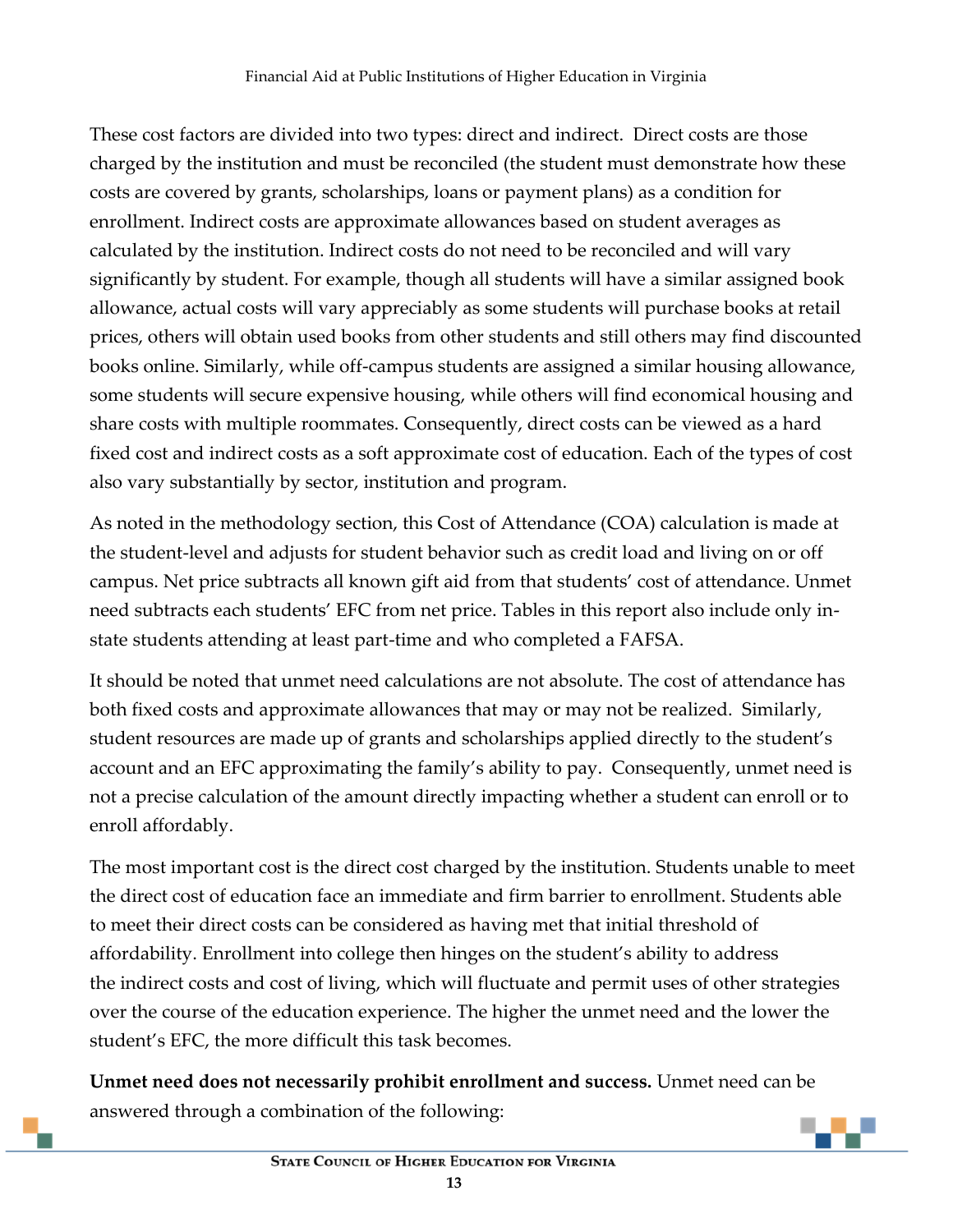- 1. *Loans:* Student loans are a way of deferring payment of education today using the future income realized after receiving education. Federal student loans retain many safeguards, such as deferments and income-based repayment, to ensure that the loans are affordable and manageable. Private student loans are available to students needing more than the limits on federal loans. Finally, some families will borrow using a variety of other mechanisms such as credit cards and home equity loans. SCHEV advises extreme caution for students needing to borrow in excess of the federal limit as there are fewer protections available from other sources of assistance.
- 2. *Employment:* Many students choose to work as a way to offset the ongoing costs of living and education while enrolled. Nearly all institutions offer some form of workstudy, and most college towns have an abundance of part-time jobs. Public policy reliance on this resource can be problematic as there is a limit to the number of jobs available, funding for these positions and the ability of students to find a job that meets their time, pay and location needs. National studies suggest that there is an academic benefit for a full-time student to work up to 15-20 hours per week, but there are diminishing academic returns beyond those levels. Also, working does not have the purchasing power it once did in covering direct costs.
- 3. *Other gift aid:* Students may receive assistance from other resources not reported to the college. A gift from a relative or civic group may be recorded by the institution as a student payment rather than another form of aid. Student and parent payments are not included in the student need calculations other than being accounted for within the EFC.
- 4. *Lifestyle Choices:* Students may identify efficiencies that reduce their actual out-ofpocket expenses in non-instruction related areas by buying discounted books, sharing living costs with other students and reducing travel costs.

Even with these strategies employed, the larger the unmet need, the more challenging it is for a student to enroll and progress towards their degree.

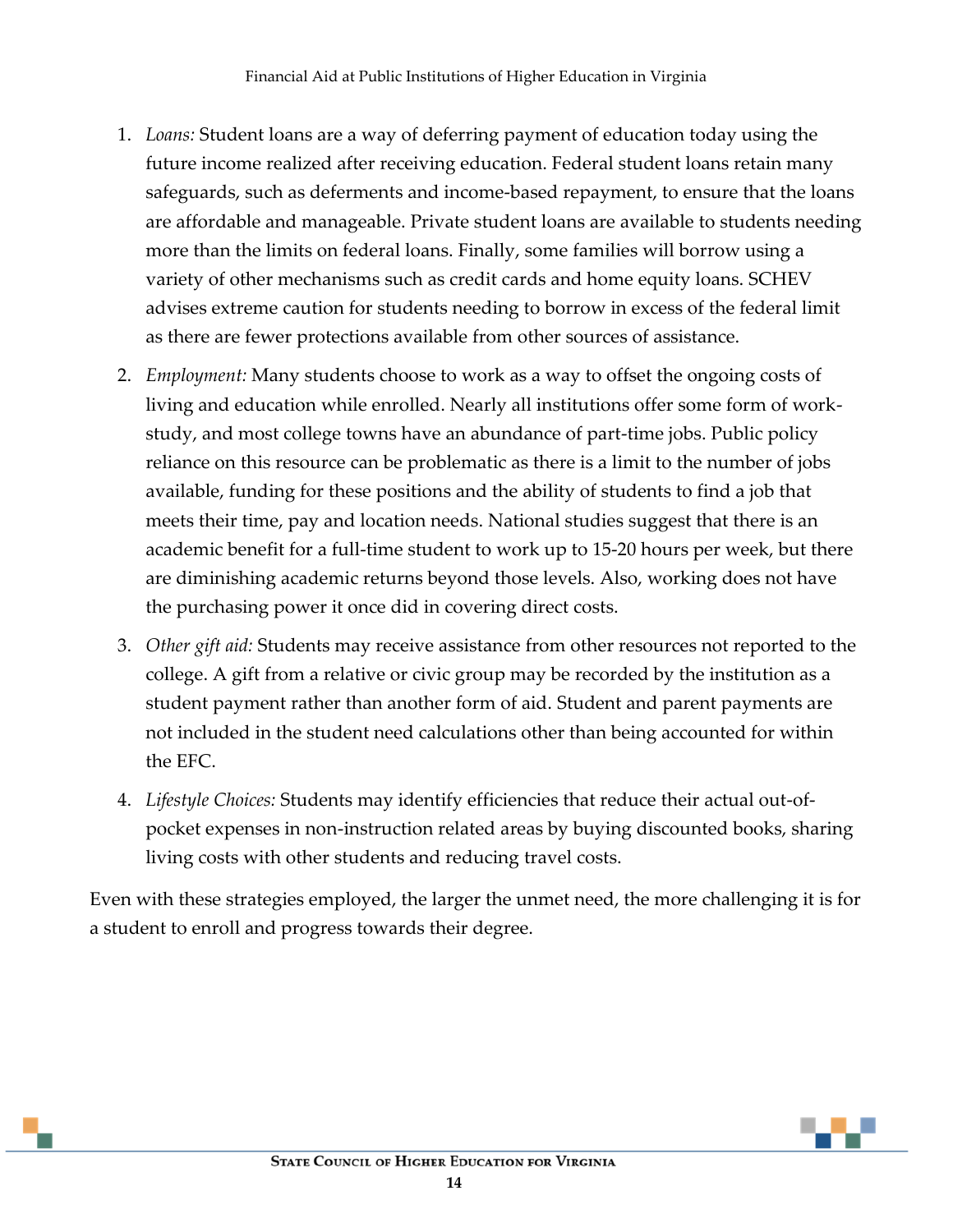|                                       | <b>Cost of Attendance</b> | <b>Net Price</b> | <b>Unmet Need</b> |
|---------------------------------------|---------------------------|------------------|-------------------|
| <b>Christopher Newport University</b> | \$59,601,405              | \$44,934,642     | \$20,479,695      |
| College of William and Mary           | \$61,729,446              | \$26,272,248     | \$7,481,232       |
| George Mason University               | \$325,917,050             | \$254,307,010    | \$175,095,358     |
| James Madison University              | \$159,618,637             | \$120,888,927    | \$65,118,930      |
| Longwood University                   | \$57,999,525              | \$41,407,576     | \$24,048,193      |
| Norfolk State University              | \$80,290,950              | \$48,820,277     | \$39,638,148      |
| Old Dominion University               | \$263,872,446             | \$191,647,846    | \$138,099,494     |
| <b>Radford University</b>             | \$111,550,934             | \$77,933,988     | \$51,527,533      |
| University of Mary Washington         | \$46,718,735              | \$34,386,990     | \$19,096,846      |
| University of Virginia                | \$136,008,168             | \$77,347,247     | \$31,904,062      |
| UVA-Wise                              | \$17,111,711              | \$7,758,320      | \$4,619,297       |
| Virginia Commonwealth University      | \$346,781,370             | \$240,554,005    | \$156,706,187     |
| Virginia Military Institute           | \$15,886,519              | \$8,089,989      | \$2,732,100       |
| Virginia State University             | \$56,966,744              | \$30,009,417     | \$22,719,361      |
| Virginia Tech                         | \$223,776,717             | \$154,471,171    | \$83,628,476      |
| <b>Four-year</b>                      | \$1,963,830,356           | \$1,358,829,652  | \$842,894,912     |
| <b>Richard Bland College</b>          | \$10,233,889              | \$5,723,071      | \$4,242,792       |
| <b>VCCS</b>                           | \$748,243,086             | \$524,349,869    | \$402,717,634     |
| <b>Two-year Total</b>                 | \$758,476,975             | \$530,072,939    | \$406,960,426     |
| <b>Grand Total</b>                    | \$2,722,307,331           | \$1,888,902,592  | \$1,249,855,339   |

#### Table 12. Total Cost of Attendance, Net Price, and Unmet Need by Institution (2019-20)

Source: SCHEV analysis of Financial Aid file

The table below makes the same calculations, but averages each observation instead of summing them. Again, these figures represent only students who completed a FAFSA.

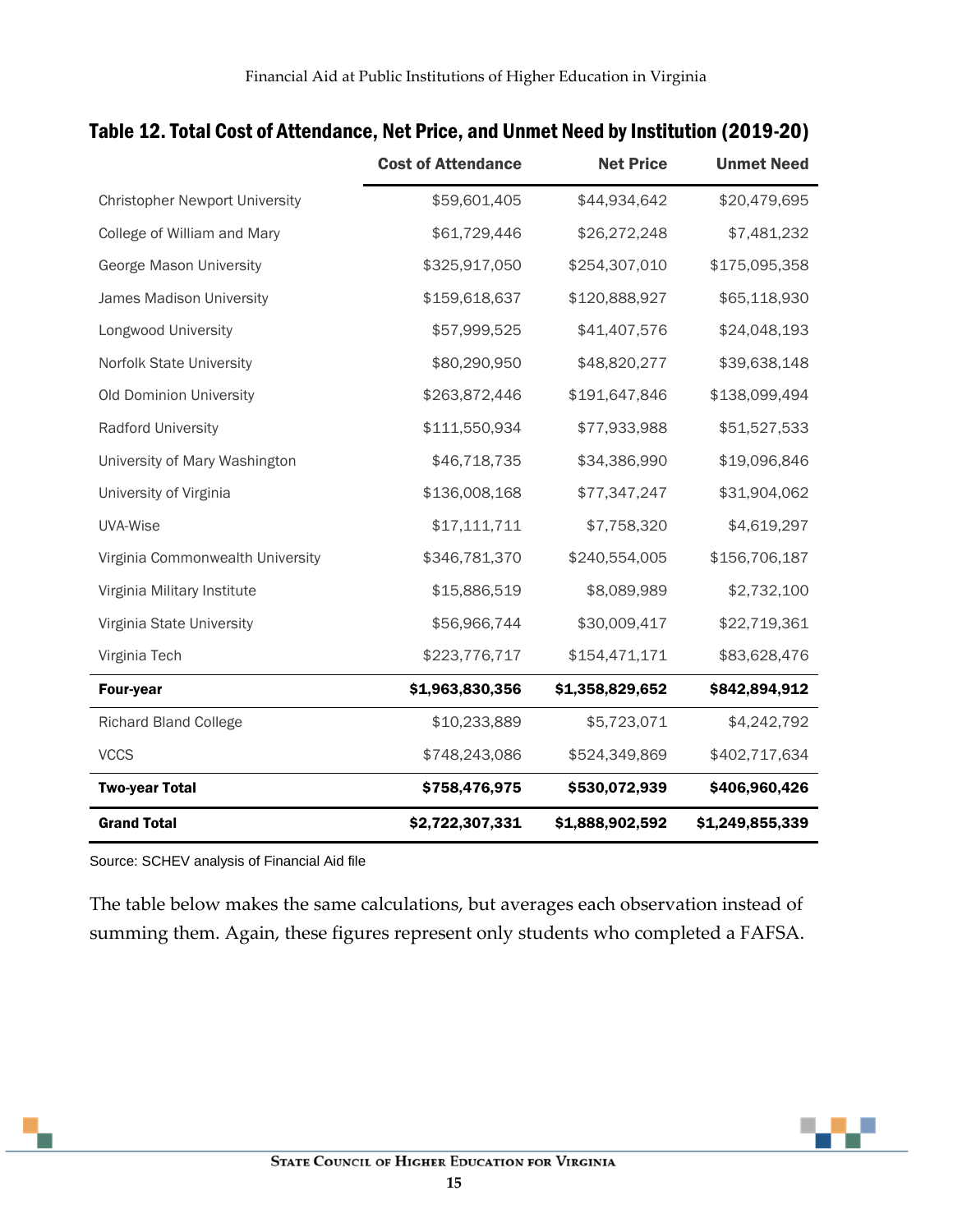|                                       | <b>Average of Cost</b><br>of Attendance | <b>Average of</b><br><b>Net Price</b> | <b>Average of</b><br><b>Unmet Need</b> |
|---------------------------------------|-----------------------------------------|---------------------------------------|----------------------------------------|
| <b>Christopher Newport University</b> | \$29,623                                | \$22,333                              | \$10,179                               |
| College of William and Mary           | \$36,591                                | \$15,573                              | \$4,435                                |
| George Mason University               | \$24,151                                | \$18,845                              | \$12,975                               |
| James Madison University              | \$25,580                                | \$19,373                              | \$10,436                               |
| Longwood University                   | \$27,579                                | \$19,690                              | \$11,435                               |
| Norfolk State University              | \$22,791                                | \$13,858                              | \$11,251                               |
| Old Dominion University               | \$23,832                                | \$17,309                              | \$12,473                               |
| Radford University                    | \$22,793                                | \$15,924                              | \$10,529                               |
| University of Mary Washington         | \$25,104                                | \$18,478                              | \$10,262                               |
| University of Virginia                | \$31,505                                | \$17,917                              | \$7,390                                |
| UVA-Wise                              | \$20,203                                | \$9,160                               | \$5,454                                |
| Virginia Commonwealth University      | \$27,901                                | \$19,354                              | \$12,608                               |
| Virginia Military Institute           | \$30,260                                | \$15,410                              | \$5,204                                |
| Virginia State University             | \$21,209                                | \$11,173                              | \$8,458                                |
| Virginia Tech                         | \$26,955                                | \$18,607                              | \$10,073                               |
| Four-year                             | \$25,842                                | \$17,881                              | \$11,092                               |
| <b>Richard Bland College</b>          | \$15,696                                | \$8,778                               | \$6,507                                |
| <b>VCCS</b>                           | \$12,902                                | \$9,041                               | \$6,944                                |
| <b>Grand Total</b>                    | \$12,933                                | \$9,038                               | \$6,939                                |

#### Table 13. Average Cost of Attendance, Net Price, and Unmet Need by Institution (2019-20)

Source: SCHEV analysis of Financial Aid file

**It is also important to disaggregate students' average net price and unmet need by income group**. Broadly, low-income students face a significantly lower net price than middle-income and high-income students. This reflects the need-based availability of federal and state gift aid. However, the unmet need calculations demonstrate that financial aid has a difficult time addressing the disparities in a family's ability to pay.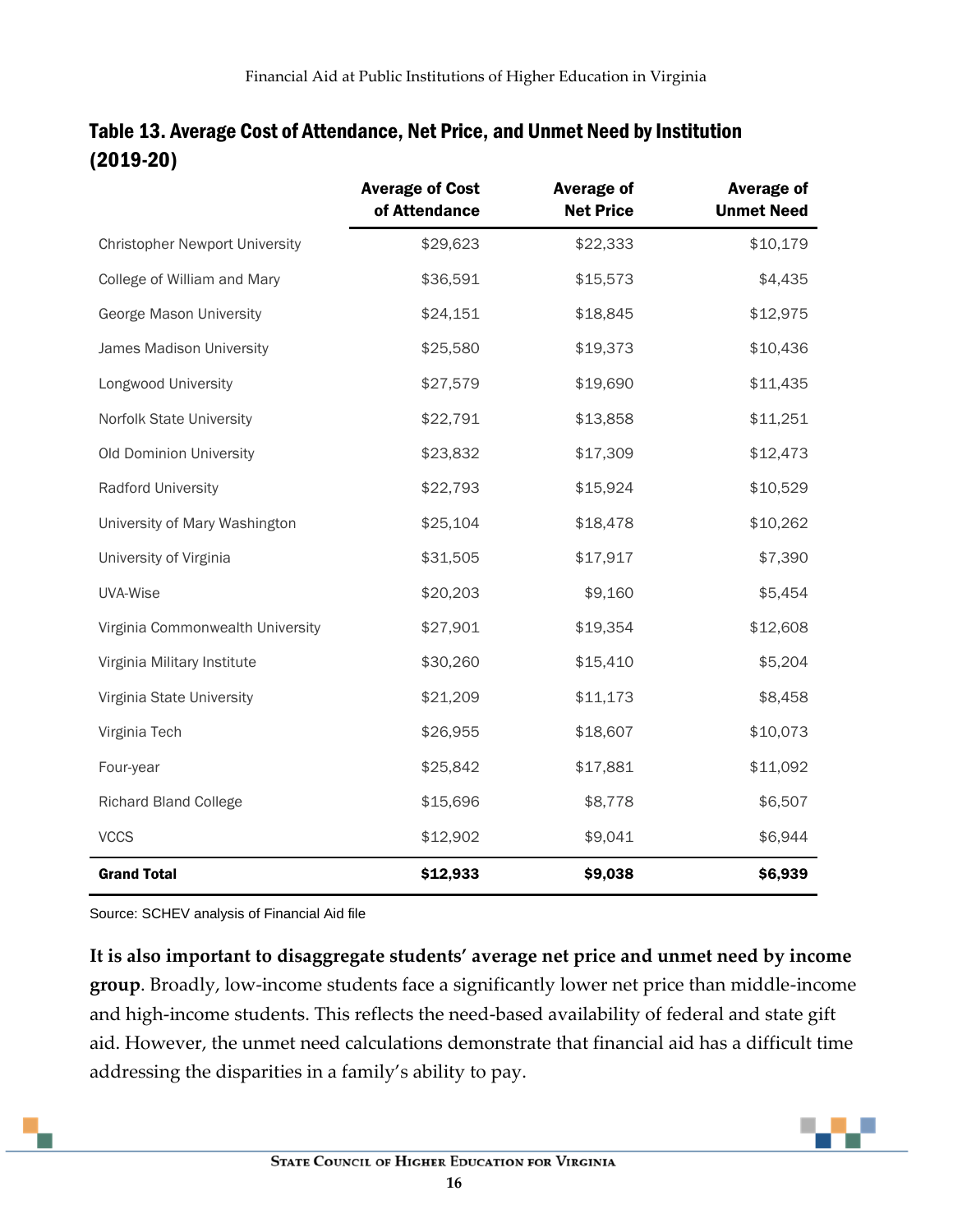The table below focuses on the impact of state aid on students' net price and unmet need. Low-income students receive a majority of state gift aid and receive a higher average award. This contributes to the lower net price. However, low-income students' average unmet need is slightly higher than middle-income students and twice as high as high-income students. This reflects low-income students' comparably low EFCs. Recent investments reflecting SCHEV's reformed financial aid formula that prioritizes institutions with the neediest students may narrow this disparity in the coming years.

| <b>Income Group</b> | <b>Sum of State Gift Aid</b> | <b>Average Award</b> | <b>Average Net Price</b> | <b>Average Unmet</b><br><b>Need</b> |
|---------------------|------------------------------|----------------------|--------------------------|-------------------------------------|
| Low                 | \$102,275,648                | \$3,082              | \$13,820                 | \$13,175                            |
| Middle              | \$63,106,320                 | \$2,482              | \$18,894                 | \$11,550                            |
| High                | \$12,153,845                 | \$699                | \$24,151                 | \$6,445                             |
| All                 | \$177,535,813                | \$2,336              | \$17,881                 | \$11,092                            |

Table 14. State Aid Distribution & Impact by Income Group, Four-Year Institutions (2019-20)

Source: SCHEV analysis of Financial Aid file

Low-income students attending two-year institutions also receive the majority of state funds; however, middle-income students receive a slightly higher average award. This reflects community colleges authorized adjustment for the higher federal aid low-income students received.

| <b>Income Group</b> | <b>Sum of State Gift Aid</b> | <b>Average Award</b> | <b>Average Net Price</b> | <b>Average Unmet</b><br><b>Need</b> |
|---------------------|------------------------------|----------------------|--------------------------|-------------------------------------|
| Low                 | \$29,070,913                 | \$723                | \$8,152                  | \$7,762                             |
| Middle              | \$14,837,445                 | \$909                | \$10,693                 | \$5,504                             |
| <b>High</b>         | \$863,879                    | \$404                | \$13,044                 | \$2,436                             |
| All                 | \$44,772,237                 | \$763                | \$9,038                  | \$6,939                             |

Table 15. State Aid Distribution & Impact by Income Group, Two-Year Institutions (2019-20)

Source: SCHEV analysis of Financial Aid file

**Net prices and unmet needs also vary by institution.** This reflects institutions' various cost of attendance, student demographics, as well as institutions' ability to provide discounts or their own grants. At every public institution in Virginia, low-income students have a lower

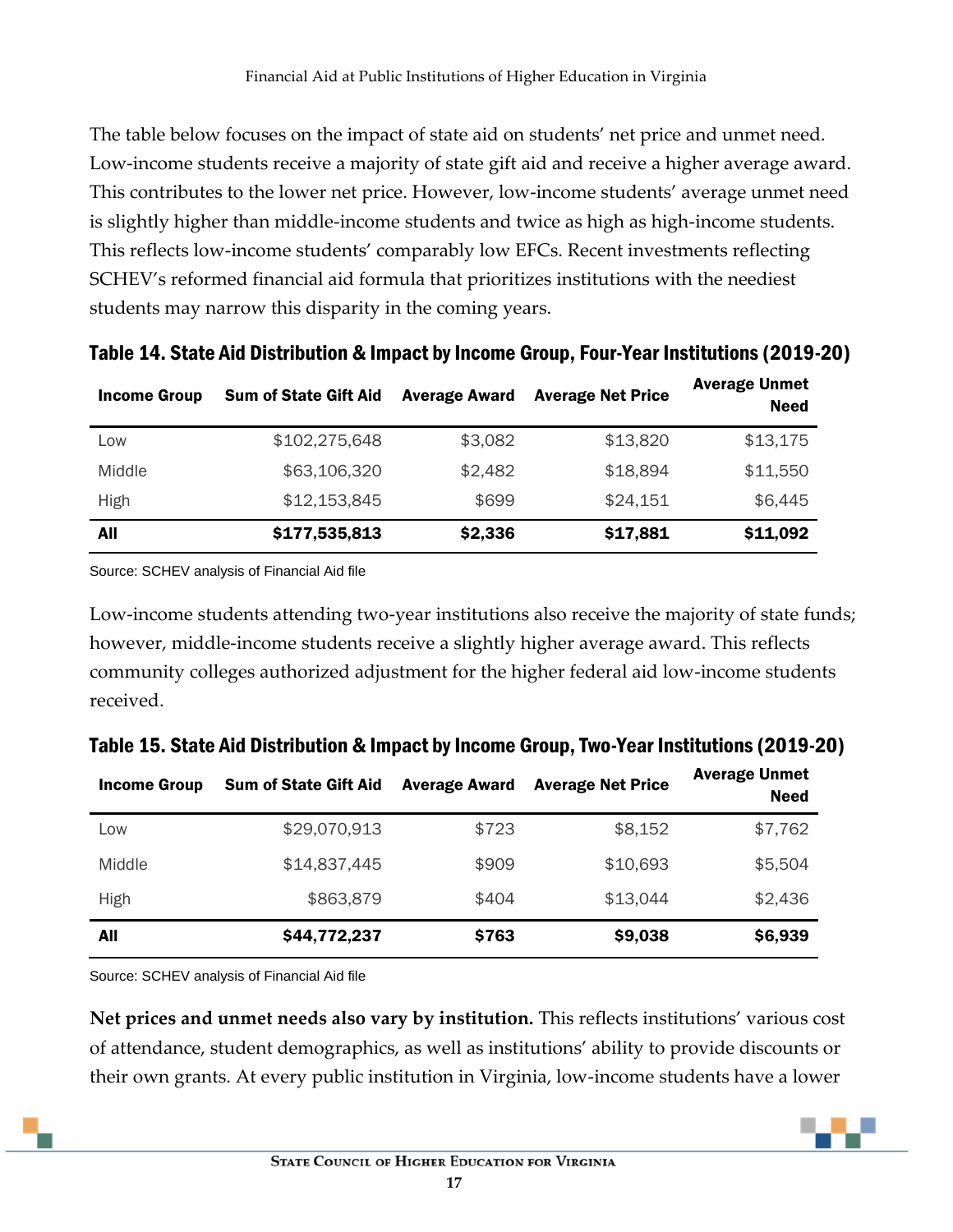net price than other income groups. This reflects need-based aid targeting low-income students and reducing their net price.

| <b>Institution</b>                    | <b>Low-Income</b> | <b>Middle-Income</b> | <b>High-Income</b> |
|---------------------------------------|-------------------|----------------------|--------------------|
| <b>Christopher Newport University</b> | \$13,716          | \$20,708             | \$27,522           |
| College of William and Mary           | \$5,372           | \$13,137             | \$26,099           |
| George Mason University               | \$16,003          | \$20,257             | \$24,352           |
| James Madison University              | \$13,161          | \$19,664             | \$24,602           |
| Longwood University                   | \$14,438          | \$20,525             | \$24,917           |
| Norfolk State University              | \$12,545          | \$15,790             | \$19,466           |
| Old Dominion University               | \$14,857          | \$18,721             | \$22,580           |
| Radford University                    | \$12,506          | \$17,440             | \$21,347           |
| University of Mary Washington         | \$13,781          | \$19,479             | \$23,191           |
| University of Virginia                | \$12,384          | \$16,867             | \$25,287           |
| UVA-Wise                              | \$7,542           | \$10,158             | \$13,954           |
| Virginia Commonwealth University      | \$14,851          | \$20,413             | \$25,384           |
| Virginia Military Institute           | \$9,039           | \$13,810             | \$19,923           |
| Virginia State University             | \$9,642           | \$13,666             | \$16,835           |
| Virginia Tech                         | \$13,171          | \$19,718             | \$23,583           |
| <b>Four-year</b>                      | \$13,820          | \$18,894             | \$24,151           |
| <b>Richard Bland College</b>          | \$7,871           | \$10,451             | \$11,624           |
| <b>VCCS</b>                           | \$8,156           | \$10,696             | \$13,071           |
| <b>Two-year Total</b>                 | \$8,152           | \$10,693             | \$13,044           |

Table 16. Average Net Price by Income Group, 2019-20

Source: SCHEV analysis of Financial Aid file

At all institutions except for the College of William & Mary, low-income students have a higher unmet need than middle-income students. This is due to the fact that low-income students do not bring in significant levels of EFCs, the factor that distinguishes net price from unmet need. As noted above, low-income students attending four-year institutions have an average EFC of \$663 while students attending two-year institutions have an average EFC of \$392. Furthermore, as noted above in the Average Financial Aid by Source table, the College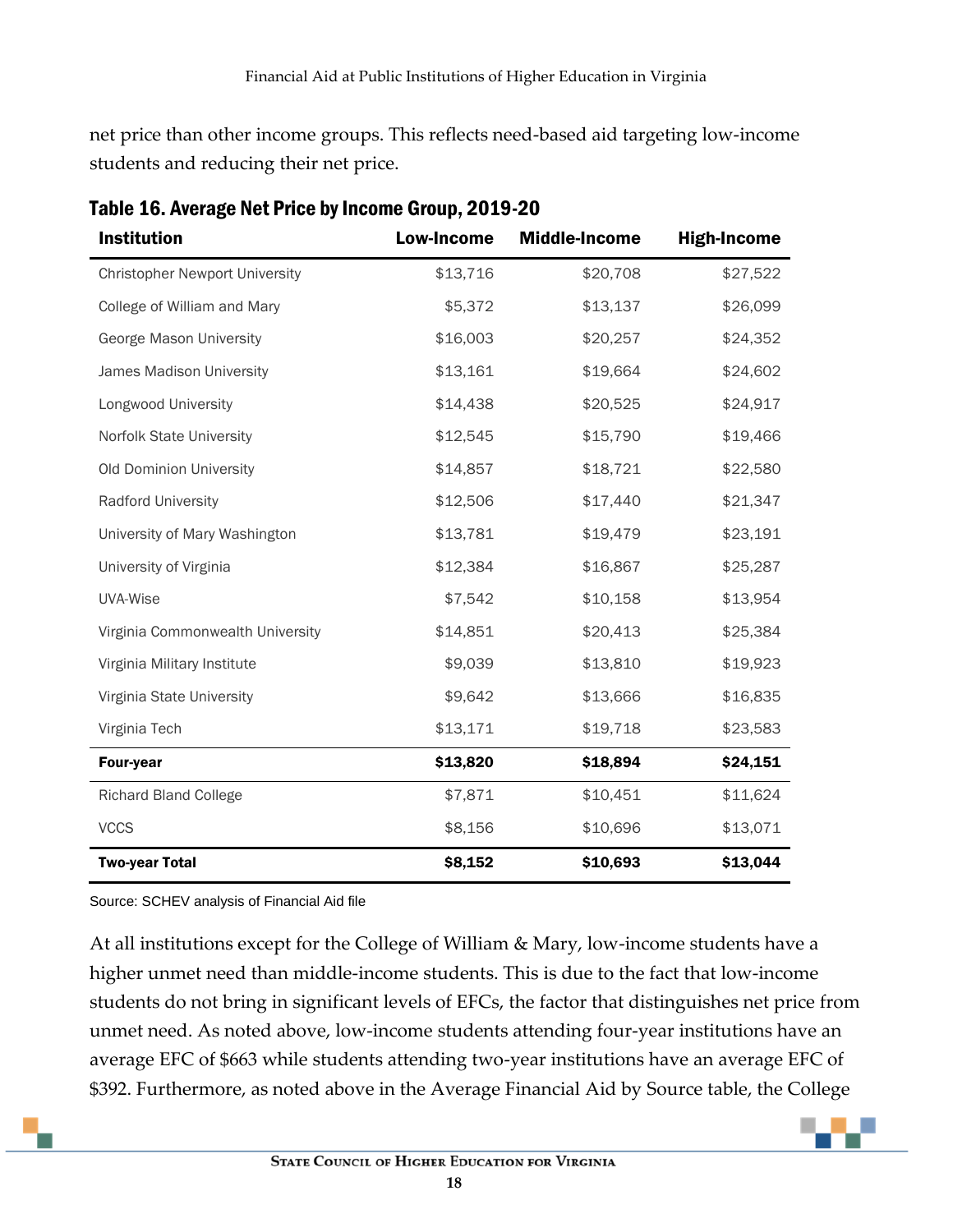of William & Mary dedicates an average of \$15,614 in institutional aid to its students in need, compared to a sector average of \$2,639, thus pushing down their students' unmet need.

| <b>Institution</b>                    | <b>Low-Income</b> | <b>Middle-Income</b> | <b>High-Income</b> |
|---------------------------------------|-------------------|----------------------|--------------------|
| <b>Christopher Newport University</b> | \$12,857          | \$12,322             | \$7,347            |
| College of William and Mary           | \$4,373           | \$4,742              | \$4,210            |
| George Mason University               | \$15,354          | \$12,840             | \$6,474            |
| James Madison University              | \$12,495          | \$11,865             | \$6,956            |
| Longwood University                   | \$13,883          | \$12,842             | \$6,641            |
| Norfolk State University              | \$12,260          | \$10,402             | \$4,759            |
| Old Dominion University               | \$14,410          | \$12,313             | \$6,183            |
| Radford University                    | \$12,101          | \$10,968             | \$5,791            |
| University of Mary Washington         | \$12,887          | \$11,224             | \$5,718            |
| University of Virginia                | \$9,933           | \$6,865              | \$5,115            |
| UVA-Wise                              | \$7,194           | \$3,969              | \$1,789            |
| Virginia Commonwealth University      | \$14,373          | \$13,833             | \$8,103            |
| Virginia Military Institute           | \$7,990           | \$5,263              | \$3,773            |
| Virginia State University             | \$9,344           | \$7,471              | \$3,707            |
| Virginia Tech                         | \$12,196          | \$11,274             | \$6,153            |
| <b>Four-year Total</b>                | \$13,175          | \$11,550             | \$6,445            |
| <b>Richard Bland College</b>          | \$7,576           | \$4,926              | \$1,490            |
| <b>VCCS</b>                           | \$7,764           | \$5,510              | \$2,454            |
| <b>Two-year Total</b>                 | \$7,762           | \$5,504              | \$2,436            |

Table 17. Average Unmet Need by Income Group, 2019-20

Source: SCHEV analysis of Financial Aid file

#### <span id="page-20-0"></span>Loans

**Student debt can be a valid strategy to access higher education when other financial resources are exhausted.** For many students, loans are the only way to achieve their goals of a college education. Whether debt is a good financial choice depends on the level of debt taken out, the potential earnings the student can expect and perhaps most importantly, whether the student completes their degree.

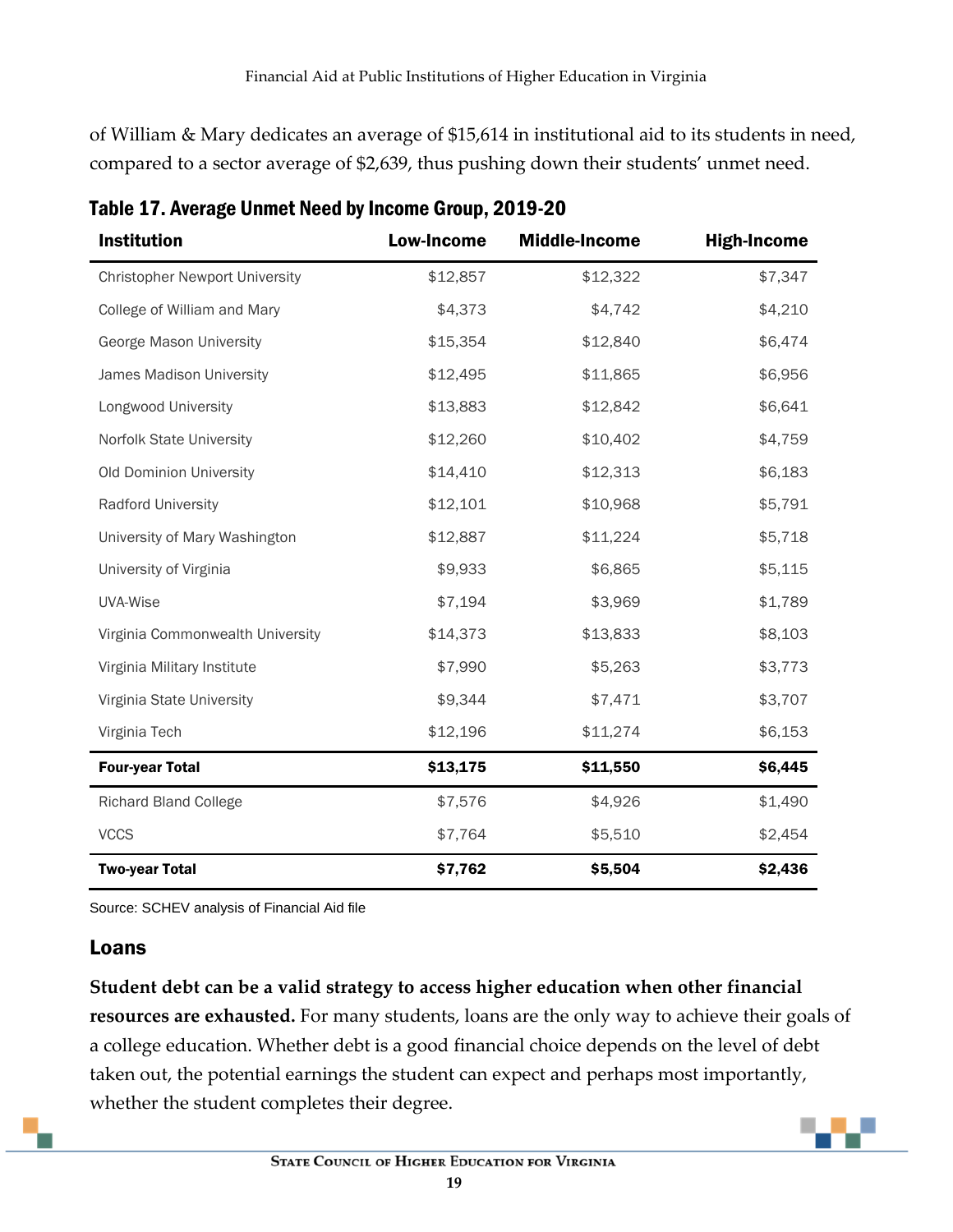The factors affecting both whether to borrow and the amount to borrow differ among students. Low-income students will borrow to cover gaps in their educational costs but they may also deem student loans as a necessary part of the household income. Meanwhile, high income borrowing could be largely a financial strategy to avoid impacting a financial portfolio. In addition, while many students use student loans only when needed, they rarely borrow only what is needed. Very often, once the decision has been made to borrow, students will either borrow to their maximum federal eligibility or at least round up what they need. Consequently, student debt is an imprecise measure of the direct correlation of the cost of education and the family's financial resources.

Student debt levels can be misleading. Increasing debt levels and extreme outliers receive much of the national attention; however, studies indicate that the highest loan default rates [occur among the lowest borrowing levels.](https://libertystreeteconomics.newyorkfed.org/2015/02/looking_at_student_loan_defaults_through_a_larger_window/) Low levels of student debt could be associated with students not completing their degree, while higher debt levels could be associated with degree completion. So, while high levels of debt remain a concern, especially among students from low-income families, degree completion remains a more important indicator of affordability and whether a loan is manageable.

There are multiple methods to measure student debt. Some reports aggregate all known student debt at graduation, while others measure debt taken out in a single year. While federal student loans make up the majority of borrowing, students also borrow from private banks and other financial institutions or secure informal loans from friends and family.

While there is much interest in how student loan debt increases over time, there are multiple reasons a borrower may owe more five to 10 years after their last enrollment. Negatively, this may occur for those who find their loans unmanageable and so skipped payments or defaulted. This will result in being assessed penalties and fees, further exacerbating their dilemma. Use of loan protections such as deferment or forbearance also can result in continued accumulation of interest charges, causing the outstanding balance to continue to rise. Loan balances can climb for good reasons as borrowers take advantage of income-based repayment plans that are not designed to pay off the loan quickly, rather to make the monthly loan payment fit within the borrower's current monthly income. In these cases, often the outstanding loan balance is forgiven after 20-25 years of making consistent payments. So, while the loan balance may rise, these plans actually make the loan more affordable to the borrower.

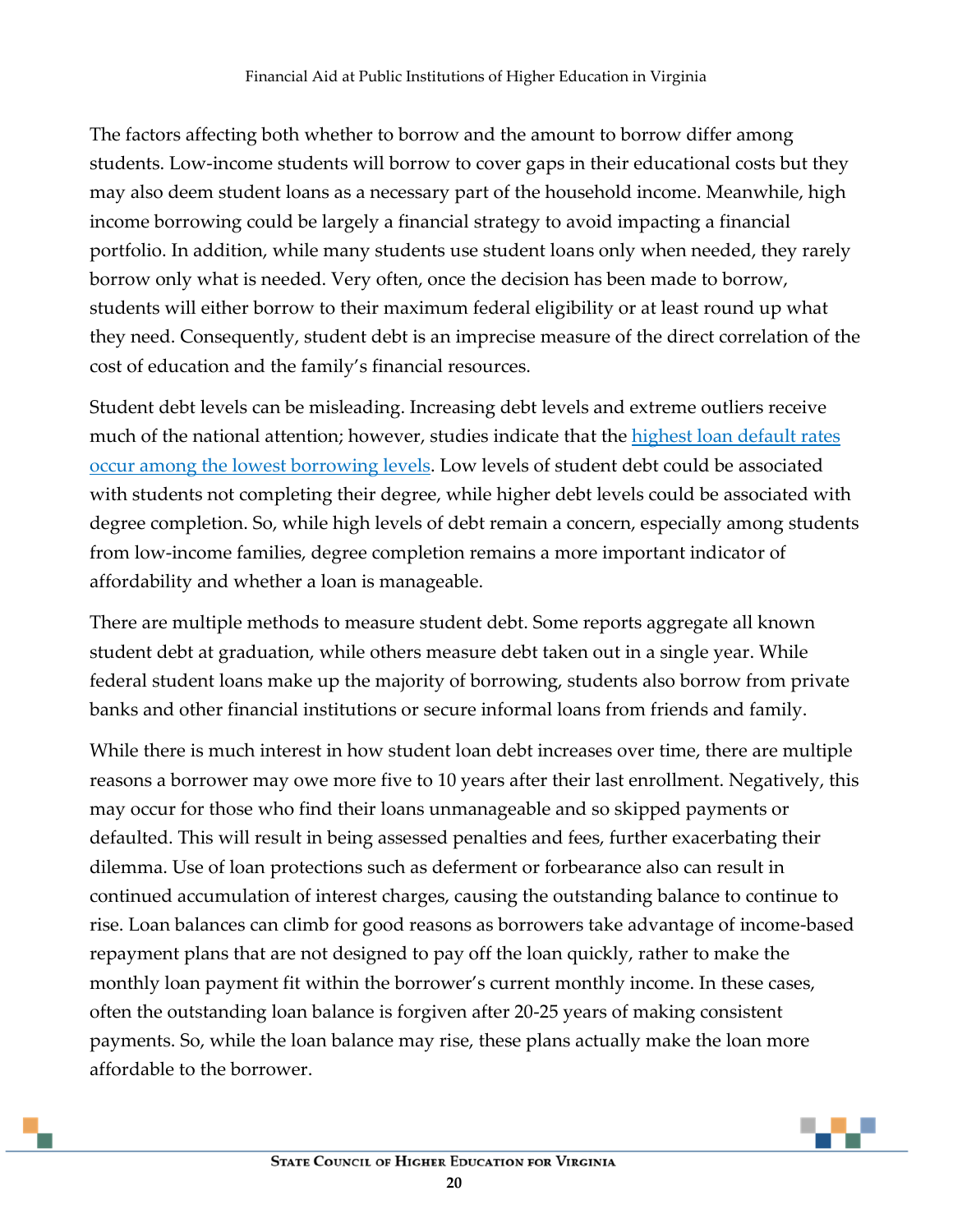The table below measures student debt taken out for the 2019-20 school year, by FAFSA completers attending four-year institutions. These students borrowed a total of \$569 million. Note this is considerably less than the \$863 million in total unmet need for this school year, meaning that students are not borrowing the full amount of their unmet need. This could be due to students lowering their cost of attendance (students choosing lower cost housing for instance), finding grant aid not reported by the institutions, contributing beyond the federally calculated EFC, or reaching their borrowing limits.

**Middle-income students are the most likely to borrow, at 71%. However, high-income students borrowed the highest average amount.** The denominator for these rates comes from the table of student enrollment by income group, which, for the "All" category, included students who did not complete a FAFSA.

|                          | Low-Income    | <b>Middle-Income</b> | <b>High-Income</b> | All           |
|--------------------------|---------------|----------------------|--------------------|---------------|
| % Borrowing              | 63%           | 71%                  | 47%                | 40%           |
| Average Loan (<\$0)      | \$8,148       | \$10,249             | \$13,220           | \$10,074      |
| Sum of Loans<br>(Annual) | \$192,944,492 | \$198,726,294        | \$177,366,201      | \$569,036,986 |

#### Table 18. Student Loans by Income Group, Four-Year Institutions (2019-20)

Source: SCHEV analysis of Financial Aid file

Source for denominator of % borrowing:

https://research.schev.edu/rdPage.aspx?rdReport=Enrollment.E58\_Income\_Categories

While students attending two-year institutions are less likely to borrow, it is still noteworthy that these students borrowed \$66 million in 2019-20. Again these students were not able to benefit from the G3 program which may have pushed down these borrowing rates.

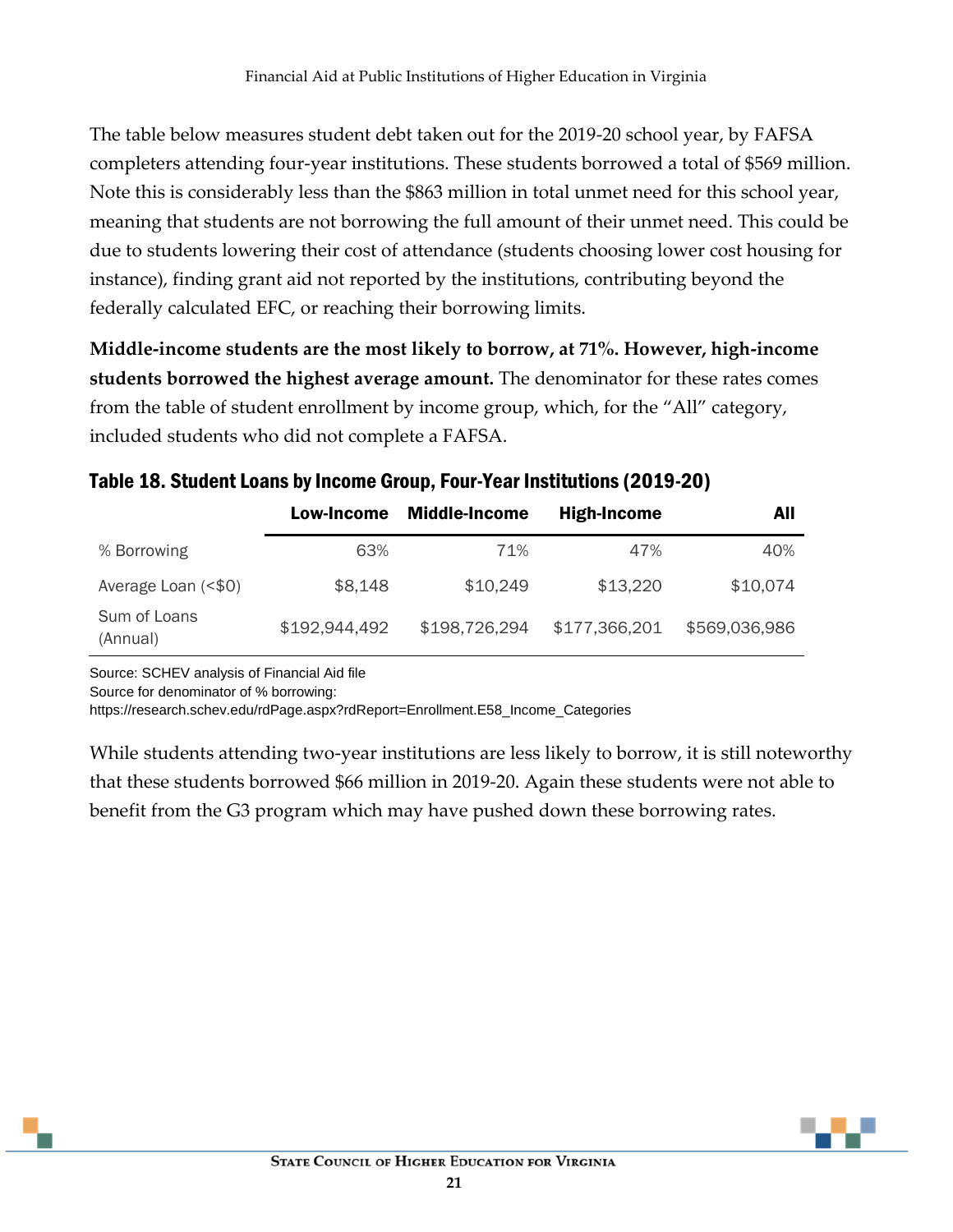|                          | Low-Income   | <b>Middle-Income</b> | High-Income | All          |
|--------------------------|--------------|----------------------|-------------|--------------|
| % Borrowing              | 15%          | 41%                  | 27%         | 9%           |
| Average Loan<br>(50)     | \$5,560      | \$4,564              | \$4,822     | \$5,056      |
| Sum of Loans<br>(Annual) | \$34,263,579 | \$26,069,672         | \$6,162,046 | \$66,495,297 |

#### Table 19. Student Loans by Income Group, Two-Year Institutions (2019-20)

Source: SCHEV analysis of Financial Aid file

As noted above, we can also look at debt upon graduation. In some ways this is helpful because it allows us to better understand the total amount of debt students accumulate on the way to earning their degree. A downside, however, is that it excludes students who do not graduate but still take on debt, which research suggests are the borrowers most likely to default. As seen in the table below, the rate of students borrowing has increased 15% in the last decade. The median debt also has increased 29% during the same time period (not adjusted for inflation). Also of importance is that, while the percentage of students borrowing climbed early in the prior decade, it has moderated and even declined over the last several reporting years.

| Year    | #<br><b>Borrowers</b> | $%$ of<br>grads | 25th<br><b>Percentile</b> | <b>Median</b> | <b>Mean</b> | <b>75th</b><br><b>Percentile</b> |
|---------|-----------------------|-----------------|---------------------------|---------------|-------------|----------------------------------|
| 2009-10 | 22,822                | 53%             | \$13,109                  | \$20,680      | \$23,557    | \$29,201                         |
| 2010-11 | 26,578                | 59%             | \$14,928                  | \$23,000      | \$25,250    | \$31,250                         |
| 2011-12 | 29,571                | 61%             | \$15,459                  | \$25,000      | \$26,408    | \$32,713                         |
| 2012-13 | 31,071                | 62%             | \$16,749                  | \$26,250      | \$27,586    | \$34,000                         |
| 2013-14 | 31,898                | 63%             | \$17,867                  | \$26,792      | \$28,324    | \$35,000                         |
| 2014-15 | 32,834                | 63%             | \$18,250                  | \$26,974      | \$29,267    | \$36,500                         |
| 2015-16 | 33,746                | 62%             | \$18,342                  | \$26,929      | \$29,822    | \$37,332                         |
| 2016-17 | 33,608                | 62%             | \$17,690                  | \$26,720      | \$29,974    | \$37,393                         |
| 2017-18 | 33,985                | 62%             | \$17,740                  | \$26,720      | \$30,014    | \$37,104                         |
| 2018-19 | 34,201                | 61%             | \$17,500                  | \$26,716      | \$30,237    | \$37,000                         |

#### Table 20. Known Debt at Graduation of Student Borrowers

Source: [https://research.schev.edu//studentdebt/DebtProfile\\_SL021.asp](https://research.schev.edu/studentdebt/DebtProfile_SL021.asp)

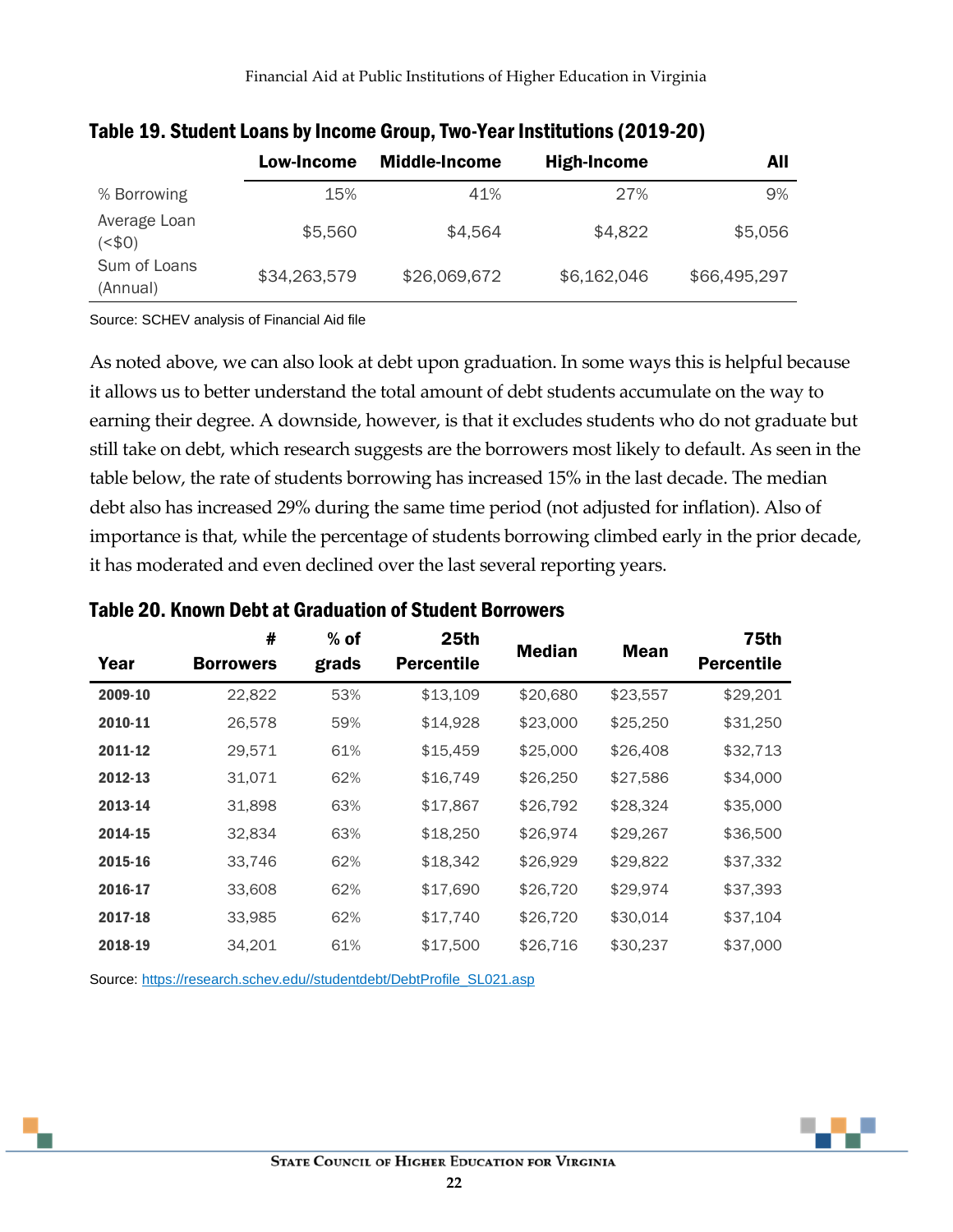## <span id="page-24-0"></span>VIRGINIA COMPARED TO NATIONAL RANKINGS

Comparing Virginia to other states can be a useful way to add context to Virginia's financial aid landscape. This also presents challenges however, as not every state measures and defines financial aid the same way. Some states provide financial aid for out-of-state students or students attending private institutions. Additionally, some states put more funding into lowering the tuition rate, which reduces the need for financial aid. This section examines how Virginia compares to other states' financial aid funding and applications for financial aid.

### <span id="page-24-1"></span>National Association of State Student Grant and Aid Programs (NASSGAP)

The [National Association of State Student Grant and Aid Programs](https://www.nassgapsurvey.com/) (NASSGAP) conducts a survey of state-funded expenditures for postsecondary student financial aid. According to their 2018-19 report, Virginia ranks:

- 4th in total need-based grant aid dollars awarded (Table 3). The three states above Virginia are California, Texas, and New York, states with much larger student populations.
- 4th in grant dollars per capita (Table 11).
- 5th in Need-Based Undergraduate Grant dollars per undergraduate FTE (Table 12).

## <span id="page-24-2"></span>State Higher Education Executive Officers (SHEEO)

According to the State Higher Education Executive Officers' [State Higher Education Finance](https://shef.sheeo.org/report/?report_page=distribution-of-revenue#financial-aid-share) (SHEF) report, which counts financial aid to public institutions only, Virginia's \$273 million in appropriations to financial aid in FY 2020 rank the Commonwealth 11th of all states. As a percentage of total higher education appropriations, Virginia's 13.7% is above the national average of 9.6%.

Virginia's \$904 in financial aid per public FTE ranks Virginia 17th in the nation and above the national average of \$830. As noted above, these figures do not include financial aid for students attending private institutions, called the Tuition Assistance Grant (TAG). In FY 2021, the General Assembly funded TAG at \$79.6 million. Virginia funds other financial aid programs, such as \$13.5 million for the Workforce Credential Grant Program and \$3.9 million for the Two-Year College Transfer Grant Program. Neither of these programs are reported in the SHEF report.

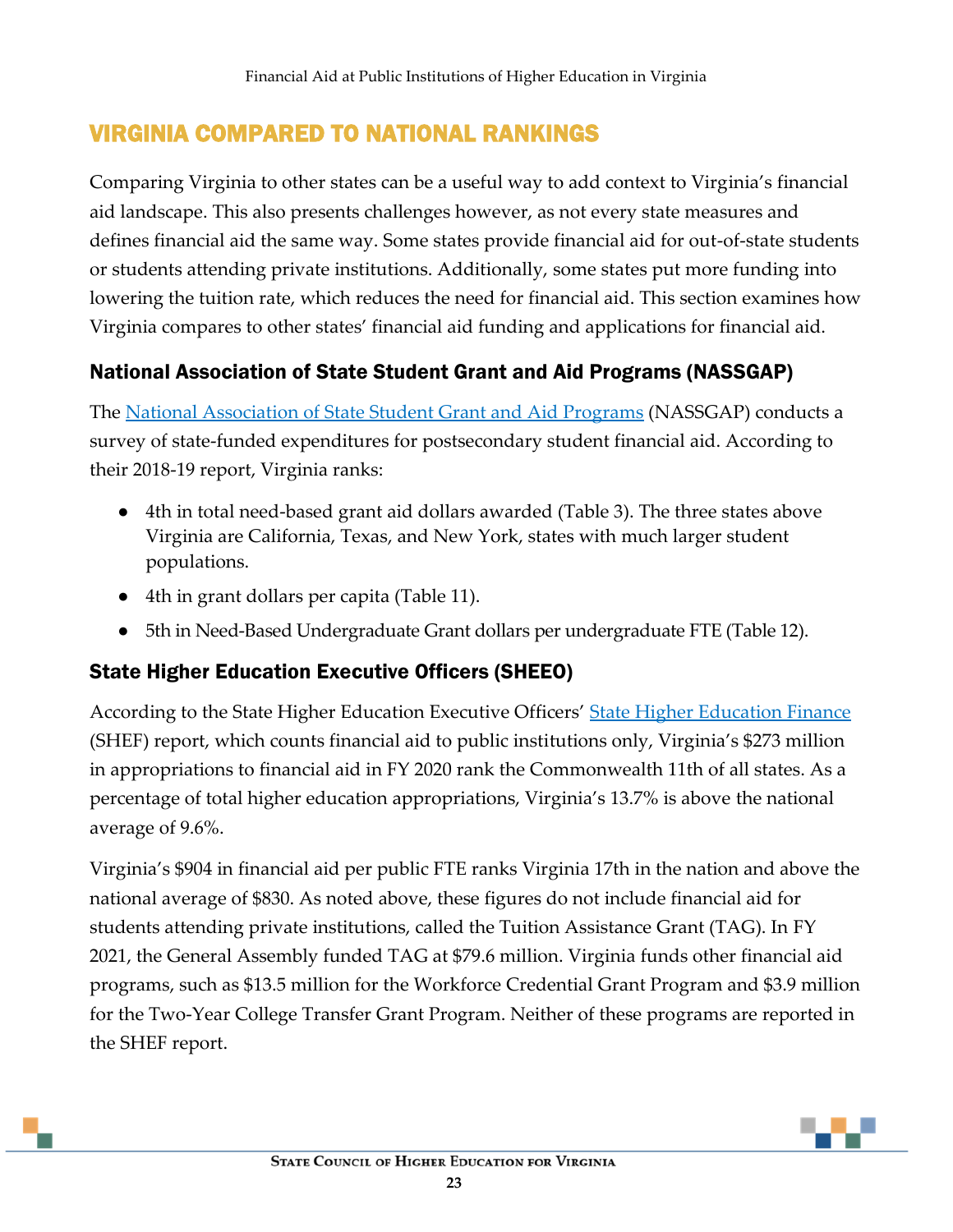|                       | <b>State Public</b><br><b>Financial Aid</b> | <b>Public Financial Aid</b><br>as a % of Education | <b>Public Financial</b><br><b>Aid Per FTE</b> |
|-----------------------|---------------------------------------------|----------------------------------------------------|-----------------------------------------------|
| <b>State</b>          |                                             | <b>Appropriations</b>                              |                                               |
| <b>Alabama</b>        | \$94,479,640                                | 6.7%                                               | \$459                                         |
| <b>Alaska</b>         | \$12,931,704                                | 4.4%                                               | \$859                                         |
| <b>Arizona</b>        | \$11,312,000                                | 0.7%                                               | \$36                                          |
| <b>Arkansas</b>       | \$103,955,093                               | 12.6%                                              | \$935                                         |
| <b>California</b>     | \$1,566,992,516                             | 8.5%                                               | \$975                                         |
| <b>Colorado</b>       | \$209,397,840                               | 20.4%                                              | \$1,140                                       |
| <b>Connecticut</b>    | \$28,515,461                                | 2.4%                                               | \$350                                         |
| <b>Delaware</b>       | \$15,675,200                                | 6.4%                                               | \$441                                         |
| <b>Florida</b>        | \$840,733,510                               | 17.4%                                              | \$1,333                                       |
| Georgia               | \$723,260,895                               | 21.5%                                              | \$2,017                                       |
| <b>Hawaii</b>         | \$5,529,000                                 | 0.8%                                               | \$159                                         |
| Idaho                 | \$22,690,754                                | 4.5%                                               | \$411                                         |
| <b>Illinois</b>       | \$260,669,014                               | 5.2%                                               | \$835                                         |
| <b>Indiana</b>        | \$260,089,516                               | 17.5%                                              | \$1,061                                       |
| <b>lowa</b>           | \$24,664,462                                | 3.2%                                               | \$206                                         |
| <b>Kansas</b>         | \$14,895,996                                | 1.6%                                               | \$115                                         |
| Kentucky              | \$168,827,200                               | 18.0%                                              | \$1,196                                       |
| <b>Louisiana</b>      | \$306,275,730                               | 33.0%                                              | \$1,851                                       |
| <b>Maine</b>          | \$13,443,459                                | 4.7%                                               | \$395                                         |
| <b>Maryland</b>       | \$100,955,005                               | 4.5%                                               | \$456                                         |
| <b>Massachusetts</b>  | \$72,689,179                                | 4.4%                                               | \$463                                         |
| <b>Michigan</b>       | \$5,249,725                                 | 0.2%                                               | \$15                                          |
| <b>Minnesota</b>      | \$132,479,513                               | 9.7%                                               | \$734                                         |
| <b>Mississippi</b>    | \$40,667,341                                | 5.6%                                               | \$320                                         |
| <b>Missouri</b>       | \$103,215,127                               | 8.6%                                               | \$632                                         |
| <b>Montana</b>        | \$2,383,406                                 | 1.0%                                               | \$68                                          |
| <b>Nebraska</b>       | \$17,260,972                                | 2.3%                                               | \$234                                         |
| <b>Nevada</b>         | \$102,984,690                               | 15.3%                                              | \$1,427                                       |
| <b>New Hampshire</b>  | \$3,511,325                                 | 2.1%                                               | \$101                                         |
| <b>New Jersey</b>     | \$385,856,461                               | 17.1%                                              | \$1,475                                       |
| <b>New Mexico</b>     | \$17,001,400                                | 1.8%                                               | \$238                                         |
| <b>New York</b>       | \$714,306,324                               | 11.2%                                              | \$1,362                                       |
| <b>North Carolina</b> | \$142,265,498                               | 3.8%                                               | \$353                                         |
| <b>North Dakota</b>   | \$17,146,332                                | 6.0%                                               | \$525                                         |
| Ohio                  | \$105,073,500                               | 4.8%                                               | \$273                                         |
| <b>Oklahoma</b>       | \$102,319,821                               | 14.6%                                              | \$810                                         |
| <b>Oregon</b>         | \$90,593,205                                | 8.2%                                               | \$657                                         |

Table 21. Public Higher Education State Financial Aid Per FTE and as a Percent of Education Appropriations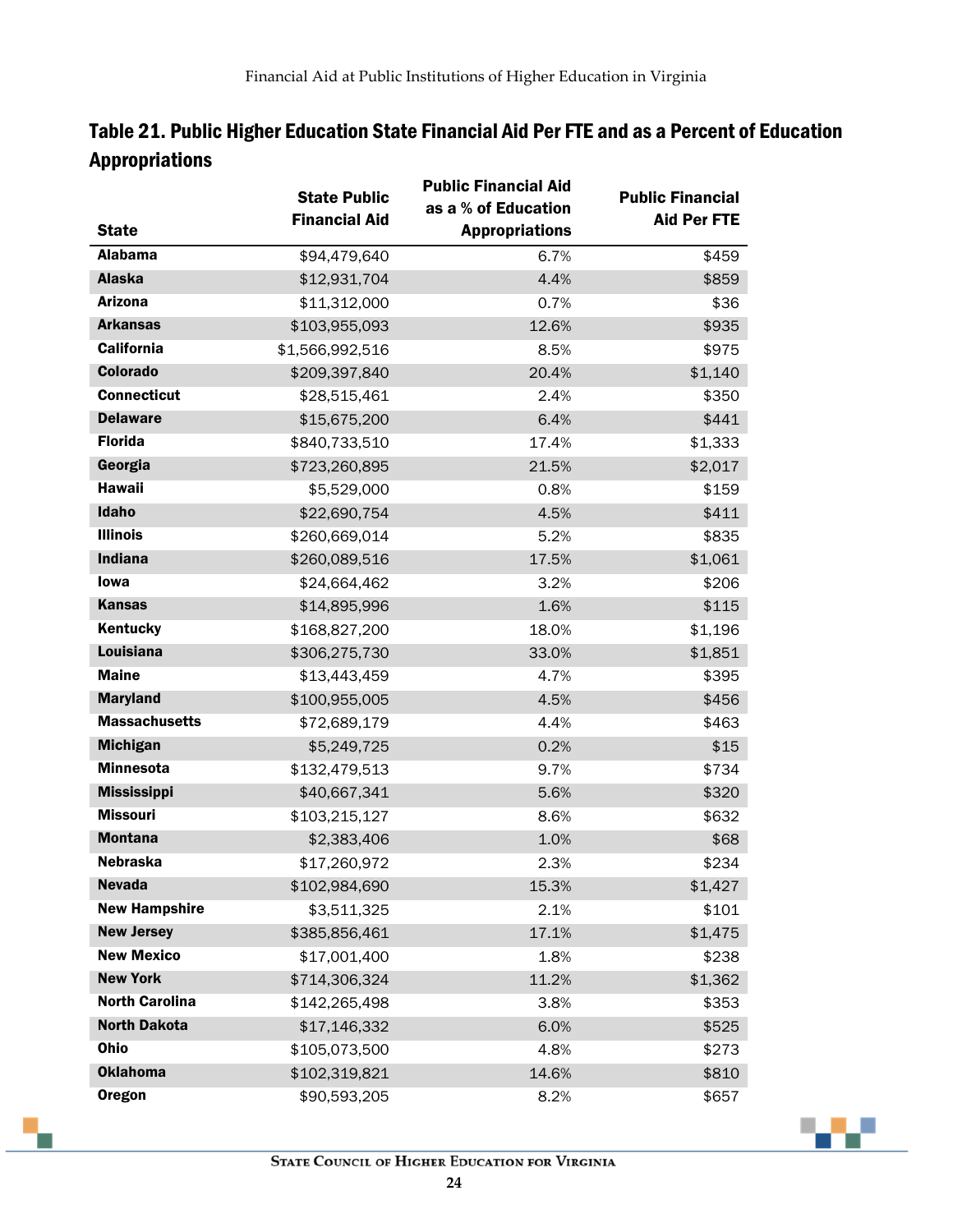#### Financial Aid at Public Institutions of Higher Education in Virginia

| Pennsylvania          | \$234,310,969   | 13.4% | \$727   |
|-----------------------|-----------------|-------|---------|
| <b>Rhode Island</b>   | \$7,570,919     | 3.2%  | \$252   |
| <b>South Carolina</b> | \$364,453,075   | 34.3% | \$2,164 |
| <b>South Dakota</b>   | \$9,702,596     | 4.3%  | \$304   |
| <b>Tennessee</b>      | \$434,886,060   | 24.9% | \$2,328 |
| Texas                 | \$294.176.491   | 3.7%  | \$275   |
| <b>Utah</b>           | \$29,820,914    | 2.8%  | \$233   |
| <b>Vermont</b>        | \$9,596,752     | 12.3% | \$467   |
| <b>Virginia</b>       | \$272,673,568   | 13.7% | \$904   |
| Washington            | \$343,255,497   | 16.6% | \$1,489 |
| <b>West Virginia</b>  | \$94,211,900    | 25.3% | \$1,440 |
| Wisconsin             | \$116,260,367   | 7.1%  | \$563   |
| <b>Wyoming</b>        | \$27,298,876    | 6.3%  | \$1,261 |
| <b>U.S.</b>           | \$9,078,515,798 | 9.6%  | \$830   |

SHEEO State Higher Education Finance (SHEF)

Figure 2.5 Public Higher Education State Financial Aid Per FTE and as a Percent of Education Appropriations by Fiscal Year.

1. Education appropriations are a measure of state and local support available for public higher education operating expenses and student financial aid, excluding appropriations for research, hospitals, and medical education. Education appropriations include federal stimulus funding

2. State public financial aid is any state appropriated student financial aid for public institutions, excluding loans and aid for students attending medical schools. For many states, state public financial aid includes aid both for tuition costs and living expenses.

#### <span id="page-26-0"></span>Free Application for Federal Student Aid (FAFSA) Completions

Completing the Free Application for Federal Student Aid (FAFSA) is essential to access federal grants and loans, and in the case of Virginia, state aid and often institutional aid. Therefore high FAFSA completion is the first step to a sound state financial aid system.

Compared to the rest of the nation, Virginia has middling rates of FAFSA completion. Last [school year, 2020-21,](https://public.tableau.com/app/profile/bill.debaun.national.college.access.network/viz/FormYourFutureFAFSATracker-2020-21FAFSACycleThroughSeptember112020/CurrentWeekRanking) just over 60% of high school seniors completed the FAFSA, ranking Virginia 24th in the nation. The COVID-19 pandemic and shift to virtual instruction challenged school counselors and college access organizations to help their students explore college options, apply for financial aid and choose a path after high school. But even with all of the challenges, Virginia's FAFSA completions declined only slightly from the [previous](https://public.tableau.com/app/profile/bill.debaun.national.college.access.network/viz/FormYourFutureFAFSATracker-2019-20FAFSACycleThroughAugust232019/CurrentWeekRanking)  [year](https://public.tableau.com/app/profile/bill.debaun.national.college.access.network/viz/FormYourFutureFAFSATracker-2019-20FAFSACycleThroughAugust232019/CurrentWeekRanking) (2018-19), when Virginia also ranked 24th in the nation in FAFSA completions.

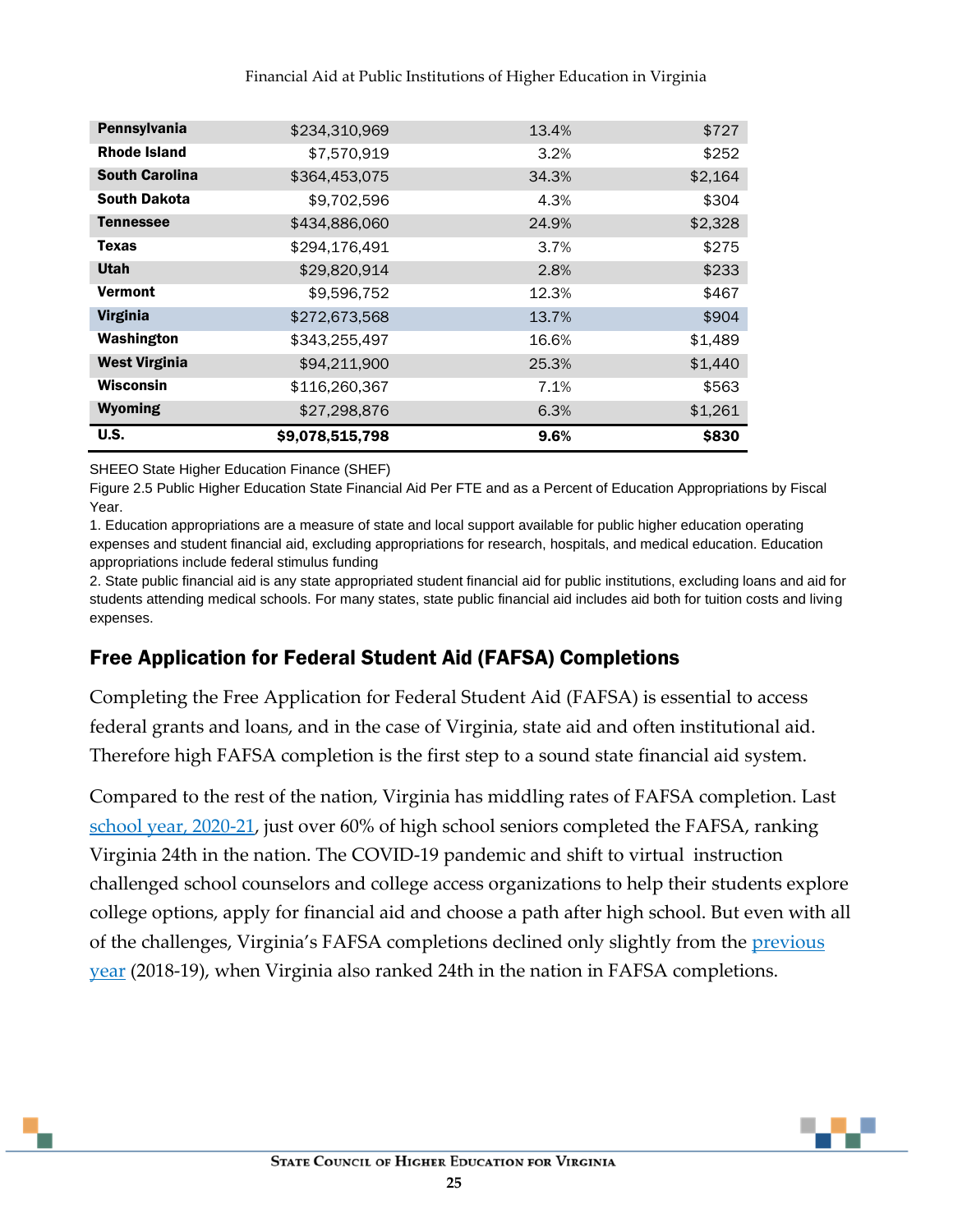## <span id="page-27-0"></span>RELATIONSHIP BETWEEN NEED & STUDENT SUCCESS

#### <span id="page-27-1"></span>Graduation Rates by Income & Unmet Need

While there are many factors impacting a students' path to earning a postsecondary award, we know that graduation rates are directly correlated with income. This is the result of several factors. Certainly, a degree of financial strength is needed to enroll, persist and complete higher education, but also financial strength is indicative of other factors. Higher EFCs can be associated with students having a stronger academic preparation, availability of academic assistance, the encouragement and example of other family members with a college degree, a greater degree of financial resources and flexibility, and a firmer sense that a degree will increase the student's quality of life. All of these factors assist students in the process of completing a four-year degree and weathering the inevitable financial, health and emotional obstacles that occur over any four-year period. The Commonwealth and institutions can mitigate the disparities for lower income students through increased financial aid but also through enhanced student services, tutoring and emergency assistance programs.

The table below shows the six-year graduation rate at public four-year institutions. Lowincome students have the lowest graduation rate, with rates increasing with subsequent income groups.

| <b>Academic Year</b> | <b>All First-Time</b> | Low-          | <b>Middle-</b> | High-         | <b>Income Not</b> |
|----------------------|-----------------------|---------------|----------------|---------------|-------------------|
|                      | in College            | <b>Income</b> | <b>Income</b>  | <b>Income</b> | Reported          |
| 2011-12              | 70.2%                 | 57.8%         | 68.3%          | 77.2%         | 74.7%             |

#### Table 22. Graduation Rates by Income Group

[https://research.schev.edu/gradrates/CHL\\_EconTrendsHeac.asp](https://research.schev.edu/gradrates/CHL_EconTrendsHeac.asp)

As this report explores, students have various methods to help pay for college. But even after accounting for grant aid and a family's financial resources, low-income students tend to have higher levels of unmet need. And as the table below demonstrates, the higher a students' unmet need, the less chance they have of graduating. A previous SCHEV study found that a \$2,000 decrease in unmet need correlates to approximately a three-percentage point increase in graduation rates.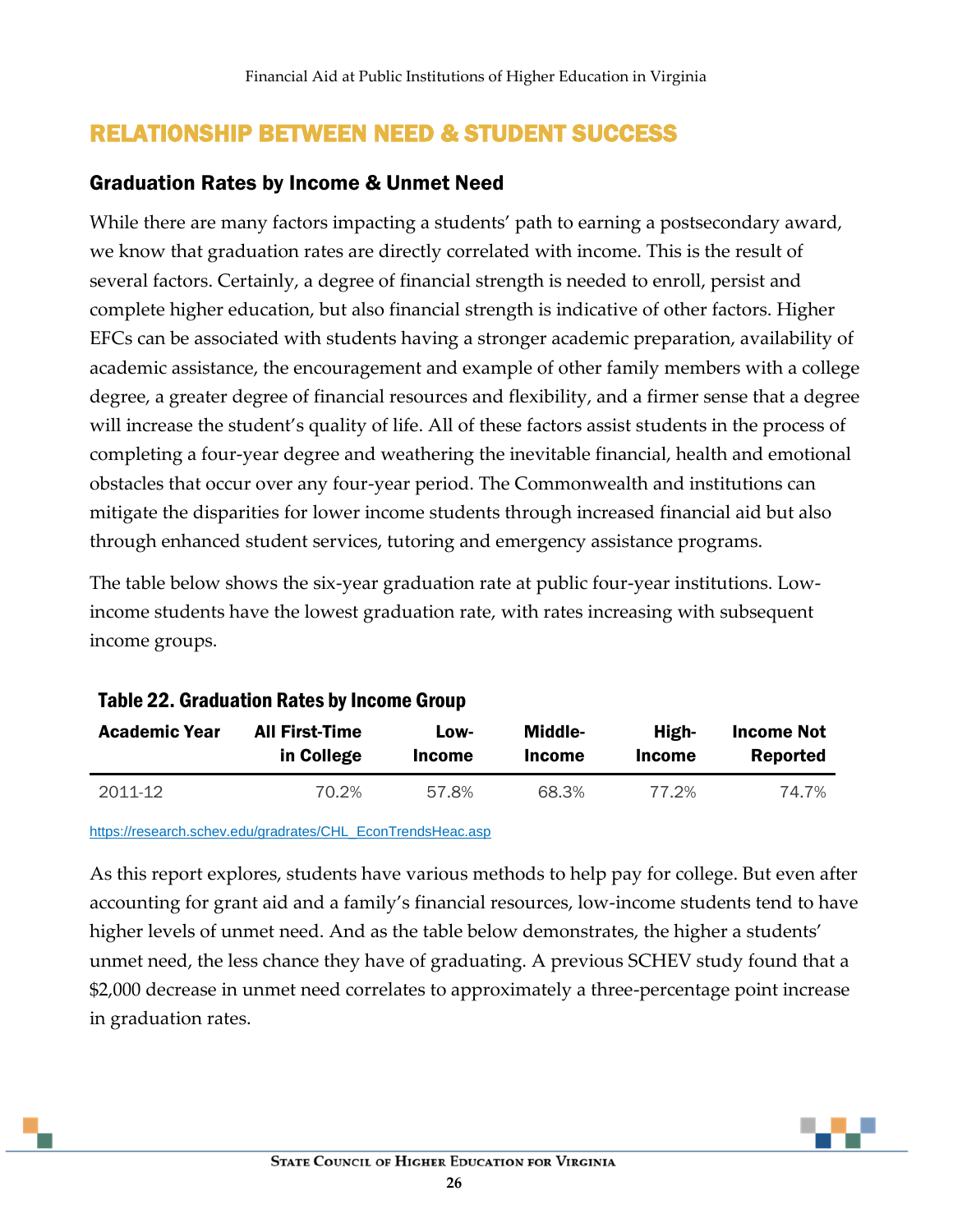|         | Zero         |               |           | \$2,001 |                     |
|---------|--------------|---------------|-----------|---------|---------------------|
|         | <b>Unmet</b> |               | \$501 and | and     | <b>Greater than</b> |
| Year    | <b>Need</b>  | \$1 and \$500 | \$2000    | \$5,000 | \$5,000             |
| 2011-12 | 77.4%        | 79.5%         | 73.7%     | 68.5%   | 62.0%               |

#### Table 23. Six-Year Graduation Rates by Unmet Need, Four-Year Institutions

https://research.schev.edu//gradrates/CHL\_Trends\_FAGAP.asp